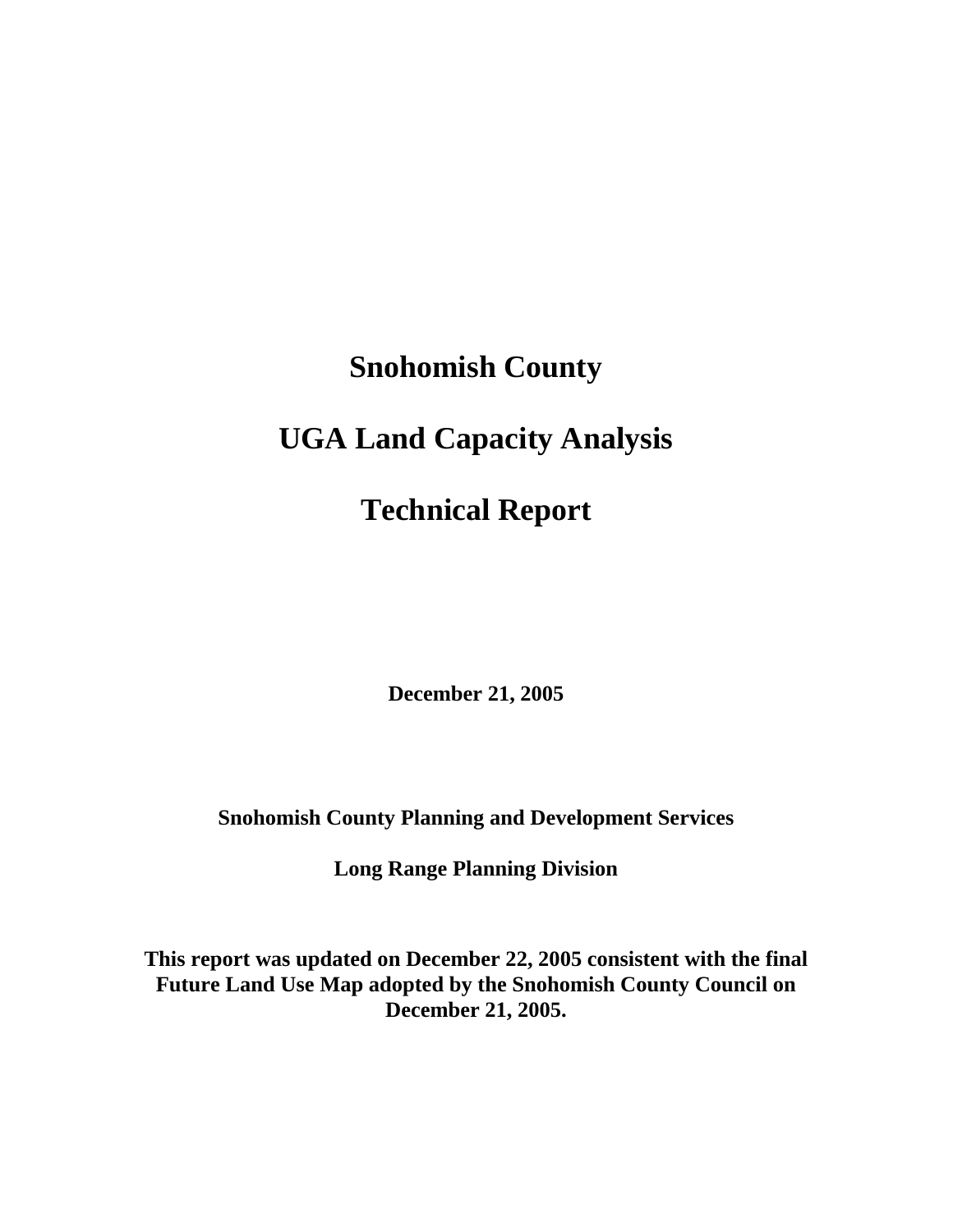# **Snohomish County UGA Land Capacity Analysis Technical Report December 21, 2005**

#### **Introduction**

The Growth Management Act (GMA) requires Urban Growth Areas (UGAs) to be reviewed and updated at least every ten years so that they are capable of accommodating the urban growth projected to occur in the county during the succeeding 20-year period. The county's current 10 year plan update establishes a new plan horizon that extends to the year 2025. The county and the cities must therefore demonstrate that a sufficient supply of land exists within the UGA to accommodate forecasted urban growth to the year 2025. Both residential and employment land requirements must be evaluated in this assessment of UGA land capacity.

This report describes the results of the Snohomish County Long Range Planning Division's updated residential and employment land capacity analysis for unincorporated portions of the UGA proposed in the County Council's final future land use map adoption for the 10-year GMA comprehensive plan review and update. The report compares the estimates of population and employment capacity with the population and employment forecasts for each unincorporated UGA in Snohomish County under the County Council's final future land use map. This is also done for each unincorporated Municipal Urban Growth Area (MUGA) within the SW County UGA.

The analysis is consistent with previous capacity analyses conducted by the county in 1995 for its original GMA comprehensive plan adoption, and it is consistent with relevant Washington State Community, Trade and Economic Development (CTED) guidance documents. It also continues and builds upon the data sources and methodology developed by the county and cities for the *2002 Growth Monitoring/Buildable Lands Report*. The current land capacity update has also been informed by an evaluation of the assumptions that were the basis for the two different land development scenarios (A & B) used in the 2002 Buildable Lands Report.

The 2002 Buildable Lands Report analyzed the urban development densities that occurred since adoption of the first GMA comprehensive plans. Using this information, the report evaluated the adequacy of the land supply within the UGA to accommodate the remaining portion of the projected urban growth anticipated in adopted plans at the densities observed since GMA plan adoption. In that sense, the Buildable Lands Report "looks back" and compares planned vs. actual urban densities during the first 5 years of the GMA plan in order to determine whether the original plan assumptions pertaining to assumed densities and the adequacy of the urban land supply to the year 2012 were accurate. (See RCW 36.70A.215.)

The current UGA land capacity analysis differs from the GMA Buildable Lands Report requirements by focusing on the reestablishment of a new 20-year urban land supply for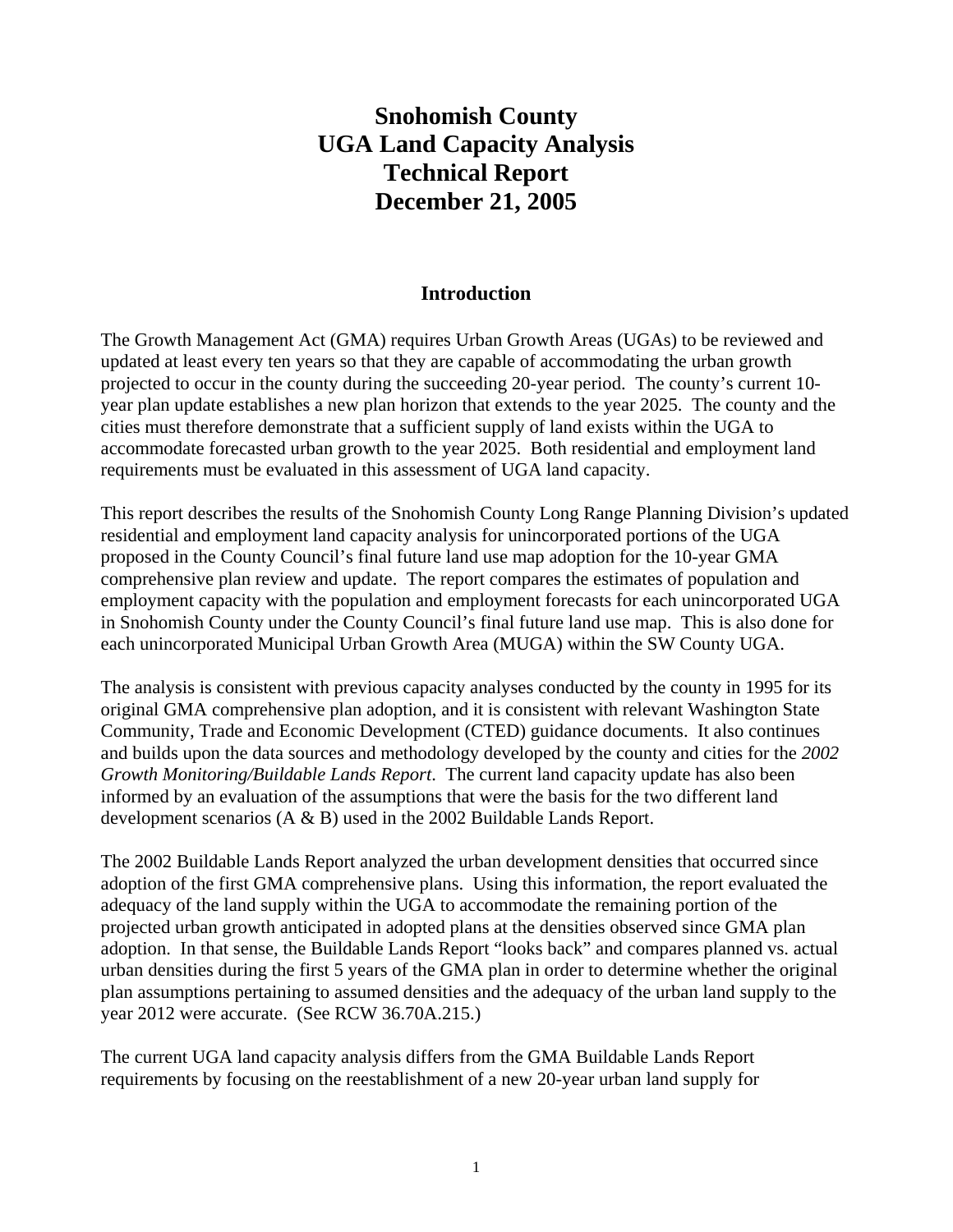accommodating the new 2025 urban growth targets. As such, it fulfills a separate GMA "show your work" requirement for the sizing of UGAs for future growth.

Technical guidance documents used for this capacity update include Washington State's (CTED) report entitled "*Issues in Designating Urban Growth Areas (Part I): Providing Adequate Urban Area Land Supply*," released March 1992; the Snohomish County Tomorrow *Working Paper: Land Capacity Methodology for Residential Land*, released February 1993; Washington State's (CTED) report entitled *Buildable Lands Program Guidelines*, released June 2000; and the *Recommended Methodology and Work Program for a Buildable Lands Analysis for Snohomish County and its Cities*, prepared by ECONorthwest and released July 2000.

Each city in Snohomish County is updating its own land capacity analysis for areas within its jurisdiction as part of their local 10-year comprehensive plan update effort. Most cities are building upon the capacity work accomplished for the 2002 Buildable Lands Report effort. Updated city information has been obtained by county staff by reviewing current city plan update and EIS documents for technical information on city targets and capacity. Some of this city information is still in draft form. The updated 2025 capacity results from cities, where available, have been combined with the county's 2025 unincorporated UGA capacity results to arrive at the composite UGA land capacity/growth target comparisons shown later in this report.

Both city and county land use plan assumptions and technical information have been reviewed by decision makers and the public over the past several months as jurisdictions prepared for adoption of their updated GMA plans. Some of the information on which this draft analysis is based has therefore changed since the April 29, 2005 draft version of this report. Updated city land capacity information will be reviewed as part of the interjurisdictional target reconciliation process following adoption of city and county plan updates. If the outcome of the interjurisdictional target reconciliation process results in modifications to county or city land use plan designations or growth targets, additional revisions to this report may be necessary.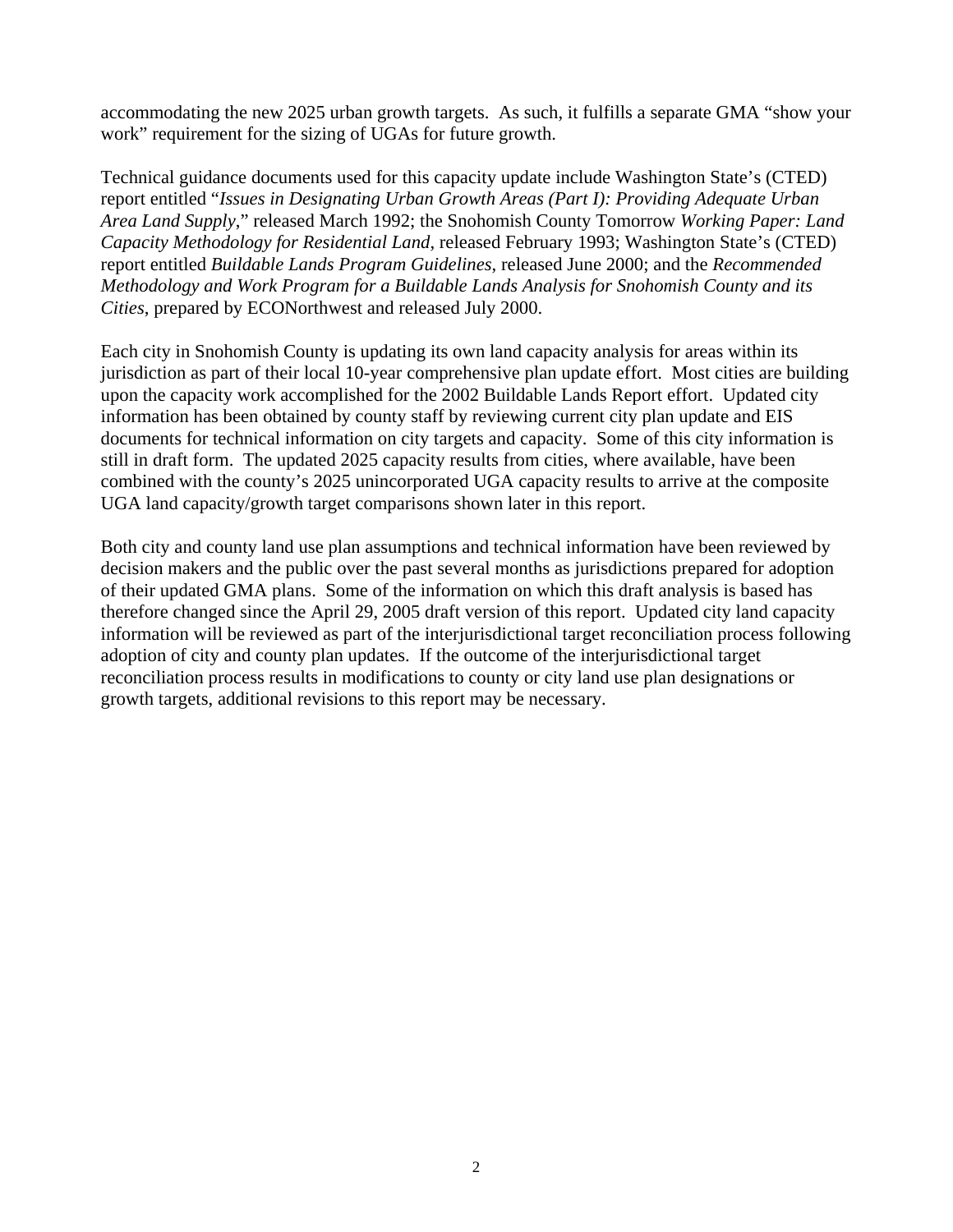#### **Summary of Key Findings**

#### *Population*

- Capacity exists within the unincorporated portions of the updated UGA for an estimated 175,381 additional persons as of 2002. This is sufficient capacity to accommodate the 2002 – 2025 forecasted unincorporated UGA population increase of 150,173.
- The updated composite UGA (cities plus unincorporated UGAs) is estimated to have capacity for 275,236 additional residents as of 2002. This exceeds the 2002 – 2025 forecasted UGA population increase of 239,756 by 14.8% (the UGA "safety factor").
- All individual UGAs have sufficient population capacity to accommodate their 2025 population forecasts.

#### *Employment*

- Capacity exists within the unincorporated portions of the updated UGA for an estimated 39,114 additional jobs as of 2002. This is sufficient capacity to accommodate the 2002 – 2025 forecasted unincorporated UGA employment increase of 32,249. \*
- The updated composite UGA (cities plus unincorporated UGAs) is estimated to have capacity for 152,738 additional jobs as of 2002. This is sufficient capacity to accommodate the 2002 – 2025 forecasted UGA employment increase of 120,873.
- All individual UGAs have sufficient employment capacity to accommodate their 2025 employment forecasts.
- \* A portion of the UGA expansion consists of large parcels of land for employment in response to new economic development challenges. UGA expansion is needed to create contiguous areas large enough to attract large-scale employers in support of countywide economic development goals contained in the Countywide Planning Policies and the Economic Development Element of the Comprehensive Plan. An analysis of available large tracts for employment use showed a very small number of such sites. Fewer than 2 percent of all parcels inside the existing unincorporated UGA with remaining employment capacity are 20 acres or larger. This amounted to only 32 undeveloped, redevelopable, or partially used parcels in April 2001. In contrast, the expansion in North Marysville would add a contiguous developable area of 400 acres. Proposed UGA expansion is balanced by new capacity created by redesignating areas within the existing UGA for commercial and industrial development, including the Cathcart site proposed for a mix of use designations expected to add an estimated capacity of over 2,000 jobs. See the "Snohomish County Reasonable Measures" report, dated December 14, 2005, for more information on this topic.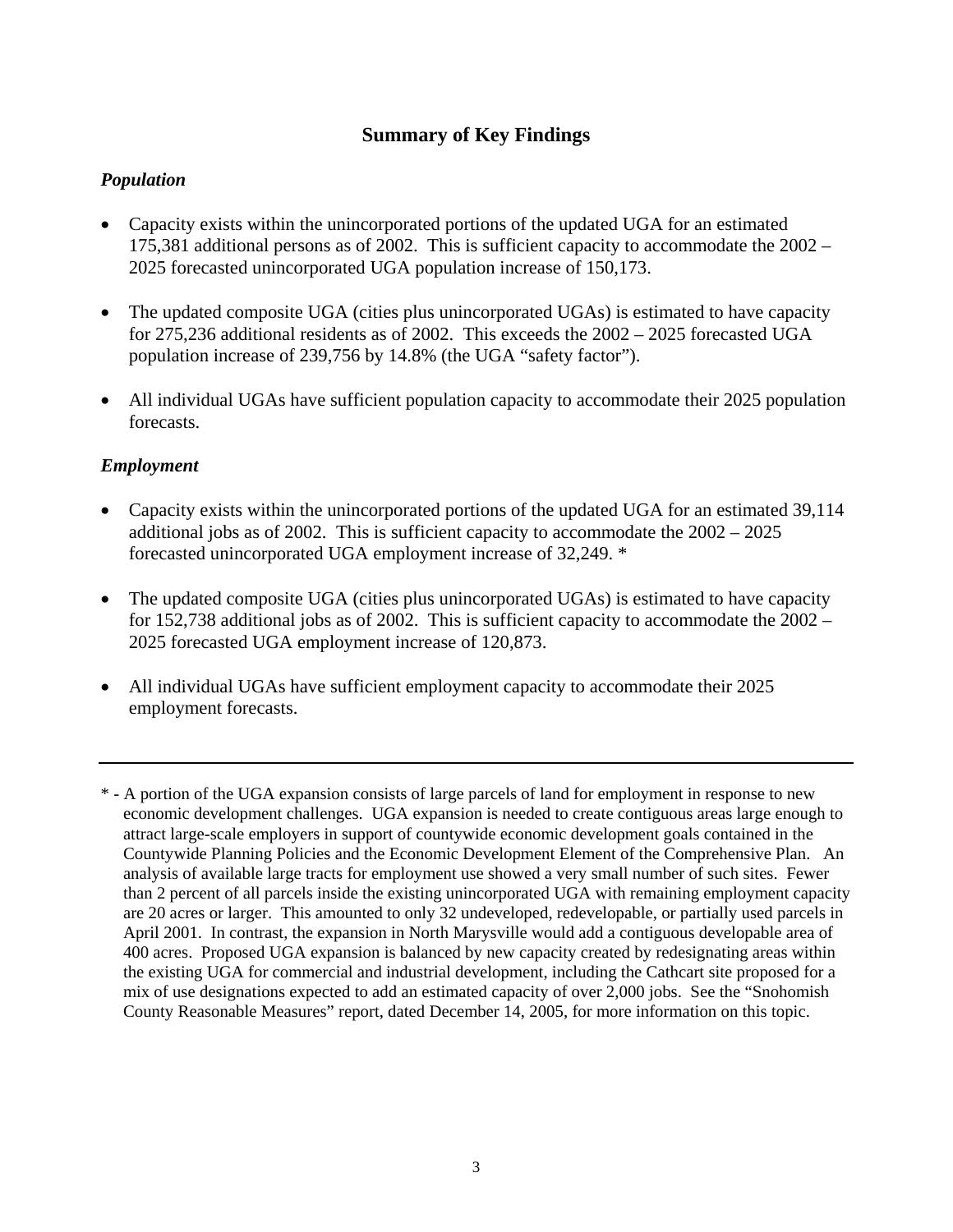# **Methodology**

# **Summary of Major Unincorporated UGA Capacity Analysis Steps**

The unincorporated UGA capacity analysis is a combination of five basic steps and a variety of substeps and iterations.

# **Step 1: Development History – Residential, Commercial and Industrial**

The unincorporated UGA capacity analysis relied upon the development history collected and evaluated for the 2002 Buildable Lands Report. For the 2002 report, a database of residential, commercial, industrial and mixed-use development in cities and the county was assembled. It covered a period of time from January 1995 to December 2000. Residential densities (housing units per acre) and commercial/industrial intensities (floor area ratios, or FARs) were summarized for comprehensive plan and zoning designations within each jurisdiction. Please refer to the 2002 Buildable Lands Report for more detailed documentation on the development history database and density results.

*Gross* acres, gross residential densities, and gross commercial/industrial floor area ratios (FARs) were calculated using the total site area of the subdivision or development. *Buildable* acres, residential densities and commercial/industrial FARs were calculated after deducting for critical areas, buffers and major utility easements. *Net* acres, net residential densities and net commercial/industrial FARs were calculated by subtracting all additional non-residential uses (e.g., roads, parks, stormwater detention facilities, etc.) from the buildable acres. Please refer to the graphic on page 19 for a visual example of the differences in these definitions and the text below for more detailed definitions for different land use types.

#### For single family residential development:

- *Gross residential density* is the number of units divided by total area in acres.
- *Buildable area* is the area of any use that alters the landscape, e.g. building lots, roads, detention ponds, and tot lots. It does not include wetlands, critical area buffers, utility easements, or any area that is to remain unchanged. Buildable density is the number of units/altered acreage.
- *Net residential area* is the area used for residential building lots only. Typical land uses that are excluded from residential include roads, wetlands, Native Growth Protection Areas, recreational areas and detention ponds.

The definition of single-family development includes more than just traditional detached homes. It also includes duplexes and segregated-lot condominiums. Townhouse condominium projects fitting this definition must have a separate lot for each dwelling unit. Some duplex-style condominium projects fitting this definition have two lots per building while others have one lot per building.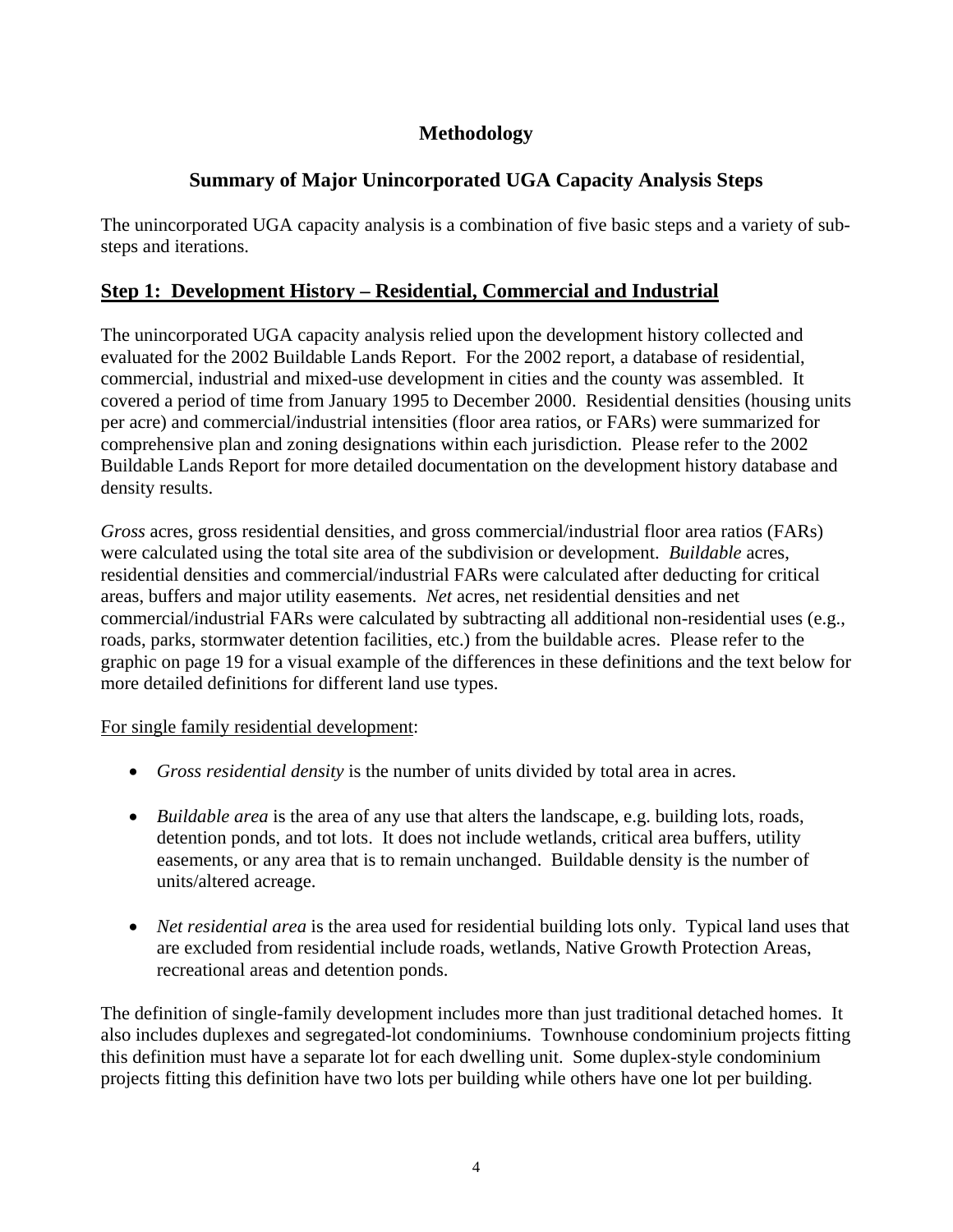#### For multi-family, non-residential development, mixed-use projects:

- *Gross site area* for each project is based on the digital parcel coverage maintained by the County Assessor.
- *Buildable site area* is the gross site area minus protected critical areas and unbuildable easements, such as power lines.
- *Net site area* is the buildable site area minus road dedications.

Residential densities and commercial/industrial intensities were calculated as follows. The number of multi-family units was divided by the gross, buildable and net residential acreage to obtain gross, buildable and net residential densities on a project-by-project basis. For commercial and industrial uses, development intensity was calculated as a floor area ratio (FAR) statistic. The FAR was derived on a project-by-project basis by dividing the square footage of usable employment space by the gross, buildable and net employment acres developed in order to obtain the gross, buildable and net FAR for each project. In mixed-use projects (projects with both residential and commercial uses in the same structure), both the residential density and commercial FARs are reported.

For the purposes of the UGA land capacity update, density statistics were updated for areas within the "Urban Low Density Residential (4-6 DU/Acre)" designated areas of unincorporated UGAs. As documented in the *Snohomish County Tomorrow 2003 Growth Monitoring Report*, higher net single family residential densities in recorded subdivisions were observed in the post-2000 period. A query on ULDR designated subdivisions applied for since 1996 and recorded from 1997 to 2002 resulted in an updated buildable density of 5.02 units/acre. This buildable density was used for the capacity update in place of the previous 4.76 buildable density statistic observed during the 1995 – 2000 period and used in the 2002 Buildable Lands Report for unincorporated ULDR areas.

Please consult the 2002 Buildable Lands Report for more detailed information on the 1995 – 2000 observed densities used in this capacity update for other designations within the unincorporated UGA.

# **Step 2: Buildable Lands Inventory**

The unincorporated UGA capacity analysis relied upon the GIS parcel-based buildable lands inventory established for the 2002 Buildable Lands Report. Extensive conversion of parcel information, comprehensive plan and zoning information, and critical areas information into a GIS format occurred during 2001-02 in order to establish the parcel-level buildable lands inventory for the 2002 report. The capacity analysis used an updated GIS version of the plan designations associated with the future land use map included in the April 8, 2005 draft plan in order to estimate the unincorporated UGA capacity of the proposed plan.

#### *Baseline Date*

The original buildable lands inventory was developed using parcel-level geographic information system (GIS) data created by Snohomish County. Parcel boundaries and associated data on parcel characteristics were established for the inventory by joining a January 2001 extract of Assessor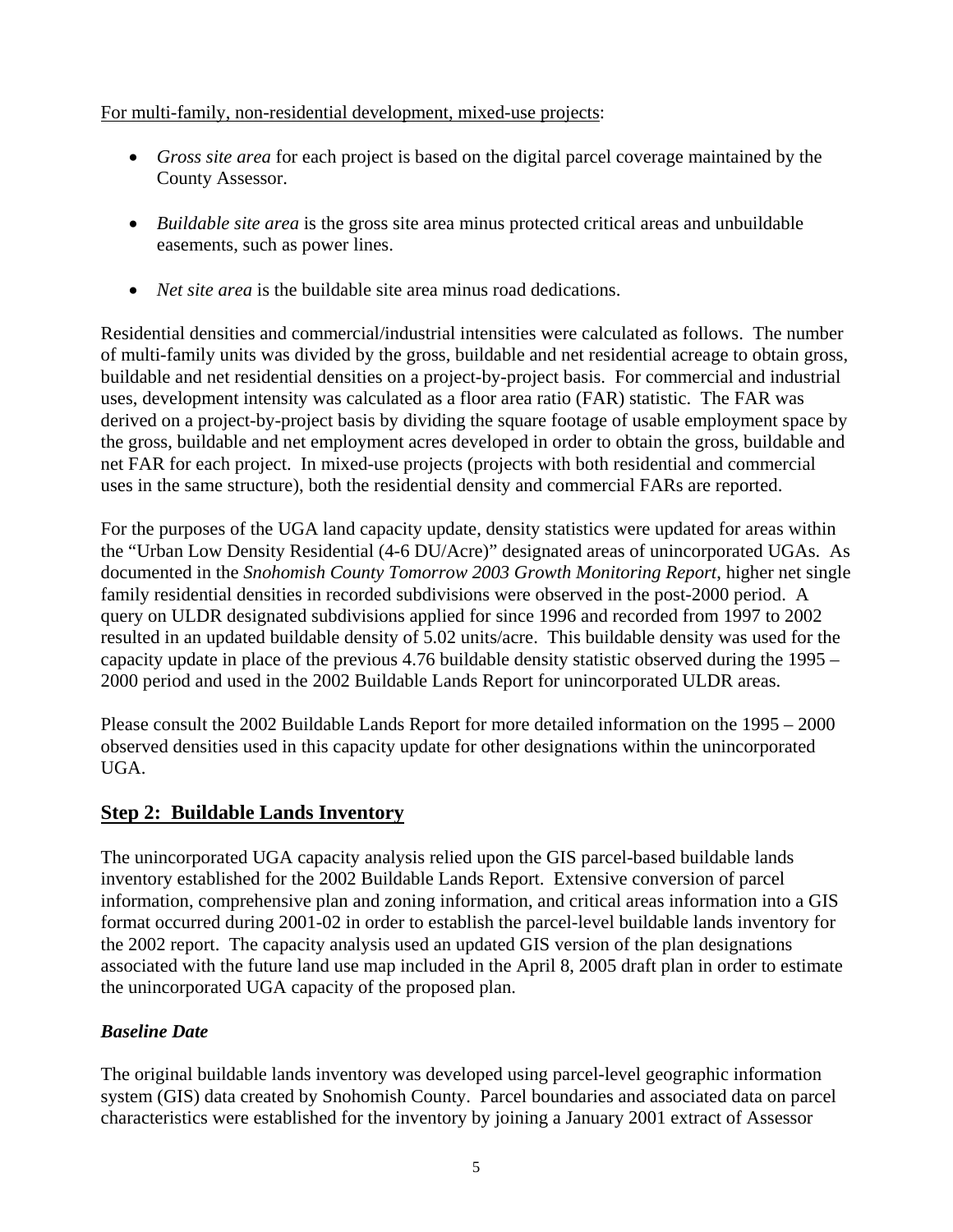parcel data with an April 2001 version of the countywide GIS parcel map (containing nearly 250,000 parcel records). Extensive checking and editing of the GIS parcel data throughout the remainder of 2001 was necessary to allow for proper land use analysis. County and city staff attempted to establish current land use as close as possible to the April 1, 2001 base year date for the 2002 Buildable Lands Report which compared 2001-2012 land needs and 2001 land supply estimates. Use of March 2001 digital orthophotography to "ground-truth" the accuracy of the Assessor's existing land use codes greatly facilitated this effort.

April 2001 served as a baseline date for both the 2002 Buildable Lands Report and the present unincorporated UGA capacity update. The capacity estimates therefore represent additional capacity for population and jobs as of April 2001. All housing and commercial/industrial structures occupied as of that date were considered developed, while everything proposed, built or occupied after that date was counted as future capacity as of April 2001.

Since April 2001, development has taken place on many of the parcels with additional capacity in the buildable lands inventory. Other parcels currently have pending applications for new construction. A few had unoccupied new construction in April 2001. In these situations (recent development and pending applications since April 2001, and new but still unoccupied buildings as of April 2001), this report uses the actual development or pending application where this information is known for the capacity on a given parcel.

For the capacity update, pending residential projects in unincorporated UGAs were added to the parcel database through March 2005. Commercial and industrial pending projects in unincorporated UGAs were added through fall 2004. This pending capacity information overrides the theoretical capacity estimates calculated by the capacity analysis. Theoretical capacity estimates (based on historic observed densities for developable parcels in the same plan/zone designation) are used for parcels without recent or pending development.

#### *Parcel Data*

The land capacity analysis focuses solely on parcels within unincorporated areas inside the proposed new UGA boundary. The county's GIS was used to select Assessor parcels that fell within the proposed new UGA boundary. Parcels within the unincorporated UGA with potential capacity for additional development by the year 2025 were classified into three categories: vacant, partially-used, and redevelopable land.

**Vacant.** Parcels with improvement assessed values of less than \$10,000 were included in the first-pass of the vacant land definition. Review of the initial maps resulted in elimination of many parcels with low improvement assessed values but with uses unlikely to change (e.g., tax-exempt properties, cemeteries, etc.).

**Partially-used.** Parcels with improvement assessed values  $> $10,000$  (containing existing structures) that were of sufficient size to allow additional subdivision or development to occur, were considered partially-used parcels. Different criteria were applied to develop this classification:

For *single family residential uses*, parcels that were at least 2.5 times the lot size of a typical urban single family residential zone were considered potentially partially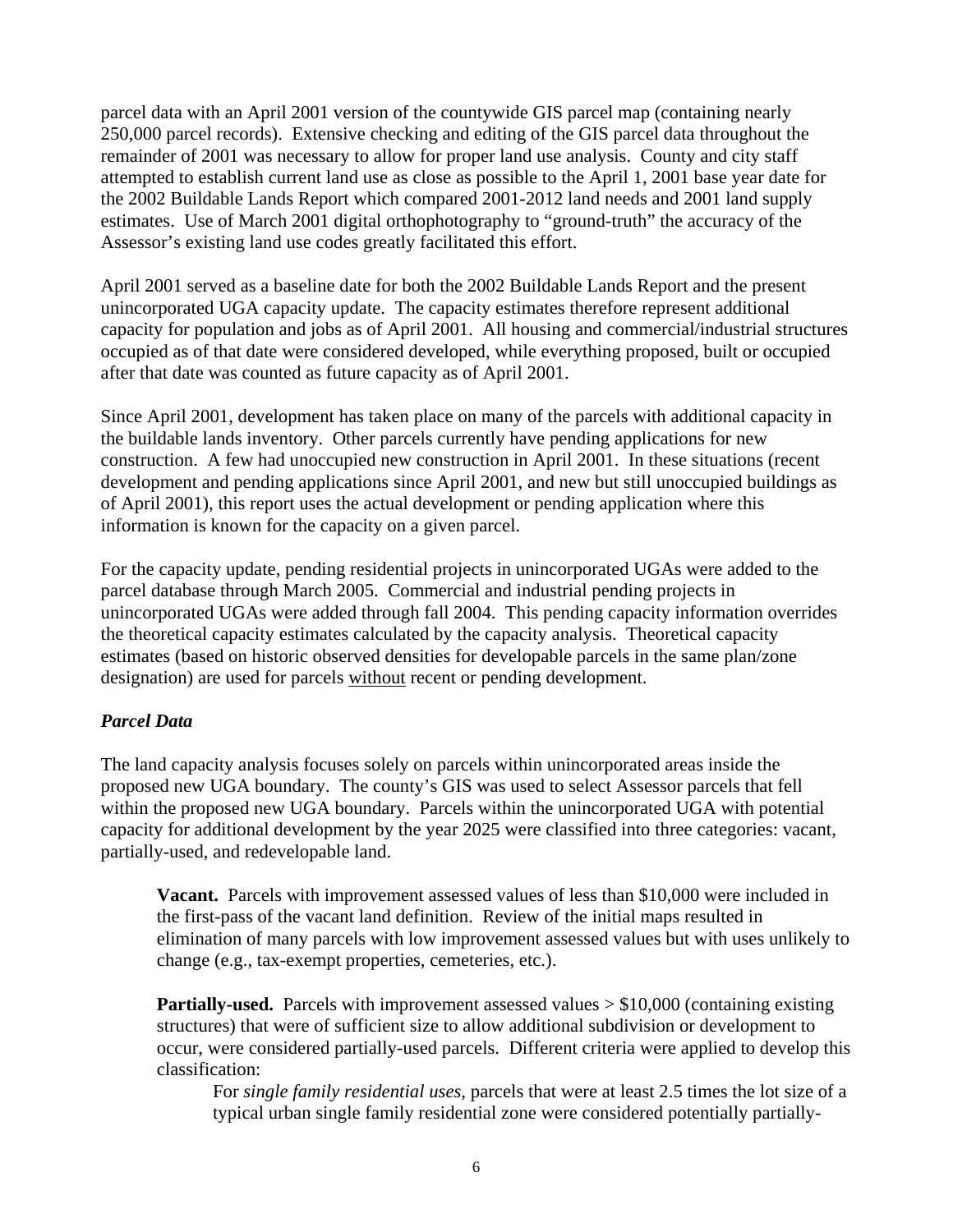used. In non-SW UGAs, a size threshold of at least 21,000 square feet was used, while in the SW UGA, the size threshold was lowered to at least 15,000 square feet to account for the more prevalent observed short-platting of lots of this size (and smaller) in these locations. In UGAs without sanitary sewer systems, the minimum size threshold, however, was raised to 31,250 square feet for partially-used parcels to account for the Health District requirement for larger sized lots when developed with septic systems. In all UGA locations, parcels with greater than \$250,000 improvement value per acre (expensive structures) were not considered for the partially-used analysis.

For *multi-family, commercial, industrial and mixed-uses*, an estimate of the existing building footprint size was derived using Assessor information on first floor square footage. This information was used to calculate the percentage of the lot covered by the existing structure so that surplus land could be considered for additional development. Parcels designated for multi-family use that had lot coverage percentages less than 15% were considered partially-used. Parcels designated for commercial, industrial or mixed-use development that were less than 2 acres in size were considered partially-used if the lot coverage percentage was less than 12%. Parcels designated for commercial, industrial or mixed-use development that were 2 acres in size or greater were considered partially-used if the lot coverage percentage was less than 25%.

**Redevelopable**. Included parcels with improvement assessed values  $> $10,000$  (containing existing structures) in which the structures were located on land that had a relatively high assessed value relative to that assigned to the structure. In these instances, the existing structures were assumed to be demolished, and a new, more intensive use based on the designation was calculated. Different improvement-to-land assessed value ratio thresholds were used based upon the type of redeveloped use and location in county:

For *single family residential uses*, existing structures in the SW UGA that were valued at less than 70% of the land assessed value for the parcel (and which met the same size thresholds described above for partially-used single family residential uses) were considered potentially redevelopable (<60% was used in non-SW UGA locations). It was assumed that for parcels meeting this definition, the existing structure was demolished and the entire land area was resubdivided. This same improvement-to-land value threshold was applied countywide.

For *multi-family residential uses*, existing structures that were valued at less than 100% of the land assessed value for parcels in SW UGA locations, and less than 75% in non-SW UGA locations, were considered potentially redevelopable. It was assumed that for parcels meeting this definition, the existing structure was demolished and the entire land area of the parcel was redeveloped at higher densities.

For *commercial, industrial and mixed-use designations*, existing structures that were valued at less than 125% of the land assessed value for parcels in SW UGA locations, and less than 100% in non-SW UGA locations, were considered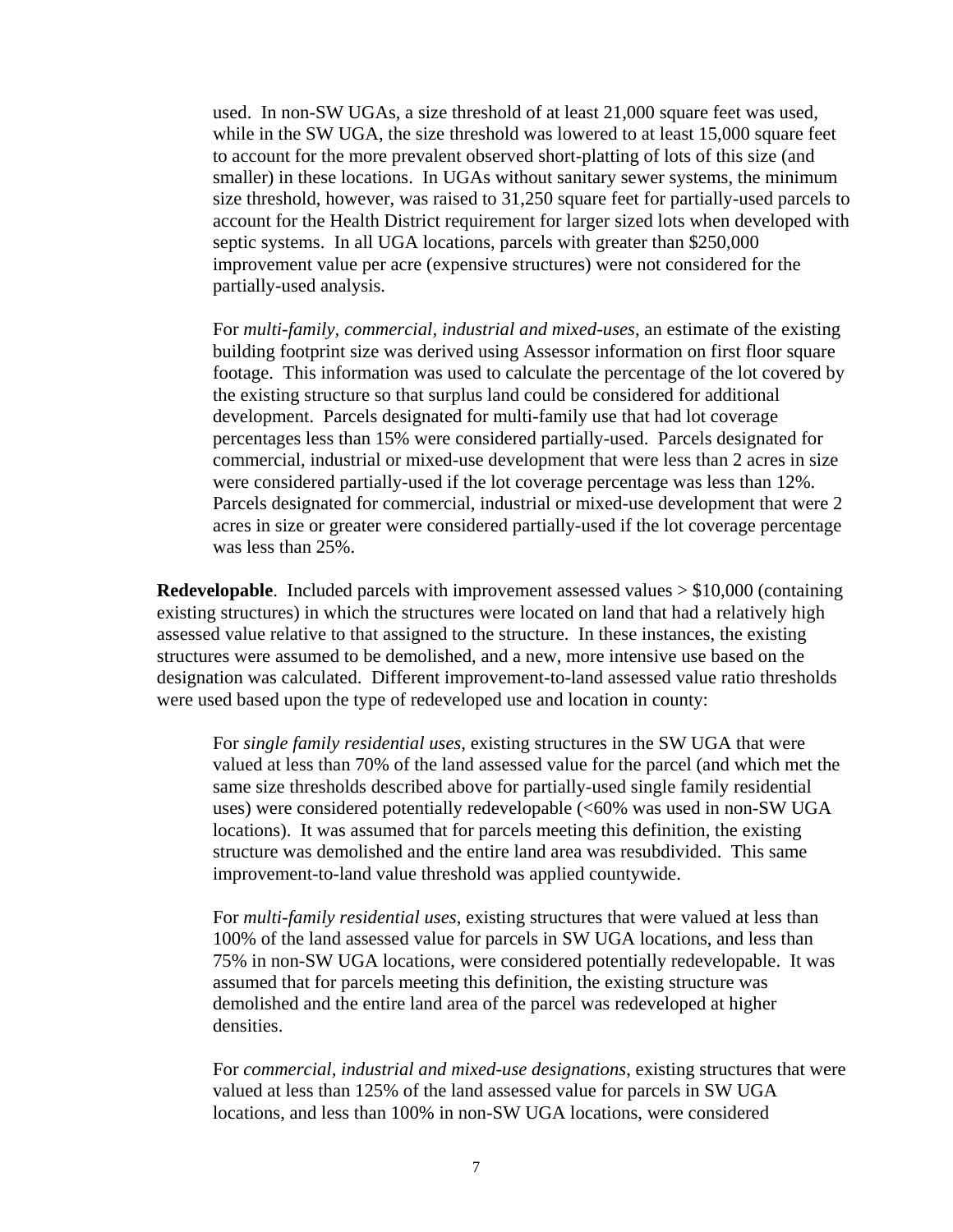potentially redevelopable. It was assumed that for parcels meeting this definition, the existing structure was demolished and the entire land area of the parcel was redeveloped for higher intensity commercial, industrial or mixed-use development.

NOTE: The thresholds used to establish these categories were developed using information from the development history database described above. Specifically, information on the characteristics of previous uses prior to the residential, commercial and industrial development observed from 1995 through 2000 (e.g., previous improvement-to-land assessed value ratios; whether the development occurred on vacant, partially-used or redeveloped land) was collected and evaluated for the development of these thresholds. In addition, the longer planning period associated with the 10-year comprehensive plan update (to the year 2025) for the potential depreciation and redevelopment of structures to occur from a market perspective was considered, especially when compared to the shorter time horizon for the 2002 Buildable Land Report (to the year 2012).

#### *Use of Critical Areas to Establish the Buildable Lands Inventory*

Information on critical area features within UGAs that was in a GIS-format was gathered for the 2002 buildable lands analysis. This included the following features:

**Slopes:** 33% or greater, with 25 foot buffers at both the top and toe of slope. GIS data obtained from State DNR 1998 digital elevation model was the source for these data.

**Wetlands:** A merged version of the county's wetland inventory and the NWI inventory in GIS format was used. The combination of these two wetland datasets resulted in an overall increase in estimated wetlands when compared to one based solely on the county's inventory. Average buffer widths of 50 feet were calculated. In the UGAs where the county's wetland inventory had not been conducted, the NWI wetland data was supplemented by estimates of wetlands on hydric soils present in the UGA.

**Streams:** The DNR stream inventory in GIS format was used to apply different buffer widths to land associated with different DNR streams types. Type 1 and 2 streams received 100 foot buffers on both sides of the stream; type 3 streams received 50 foot buffers; type 4 received 25 foot buffers; and type 5 received 10 foot buffers.

**Chinook salmon and bull trout habitat:** 150 ft buffers were used on both sides of the applicable streams/rivers for these ESA protected species.

**Frequently flooded areas:** Information on 100-year floodplain and floodway boundaries from FEMA maps in GIS format was used.

The critical area features described above were merged into a composite GIS layer that was then overlaid on parcels. This GIS overlay process was then used to deduct critical areas and buffer areas from the total gross area of the parcel, to arrive at an estimate of gross buildable acres within vacant, partially-used and redevelopable parcels.

Please note that the depiction of these features on these GIS parcel maps is for general analysis purposes only, specifically the development of the UGA-level buildable lands capacity estimates. They are not intended, nor are they at a sufficient level of detail and positional accuracy, to be used for a parcel-level determination of a parcel's actual development potential that would be obtained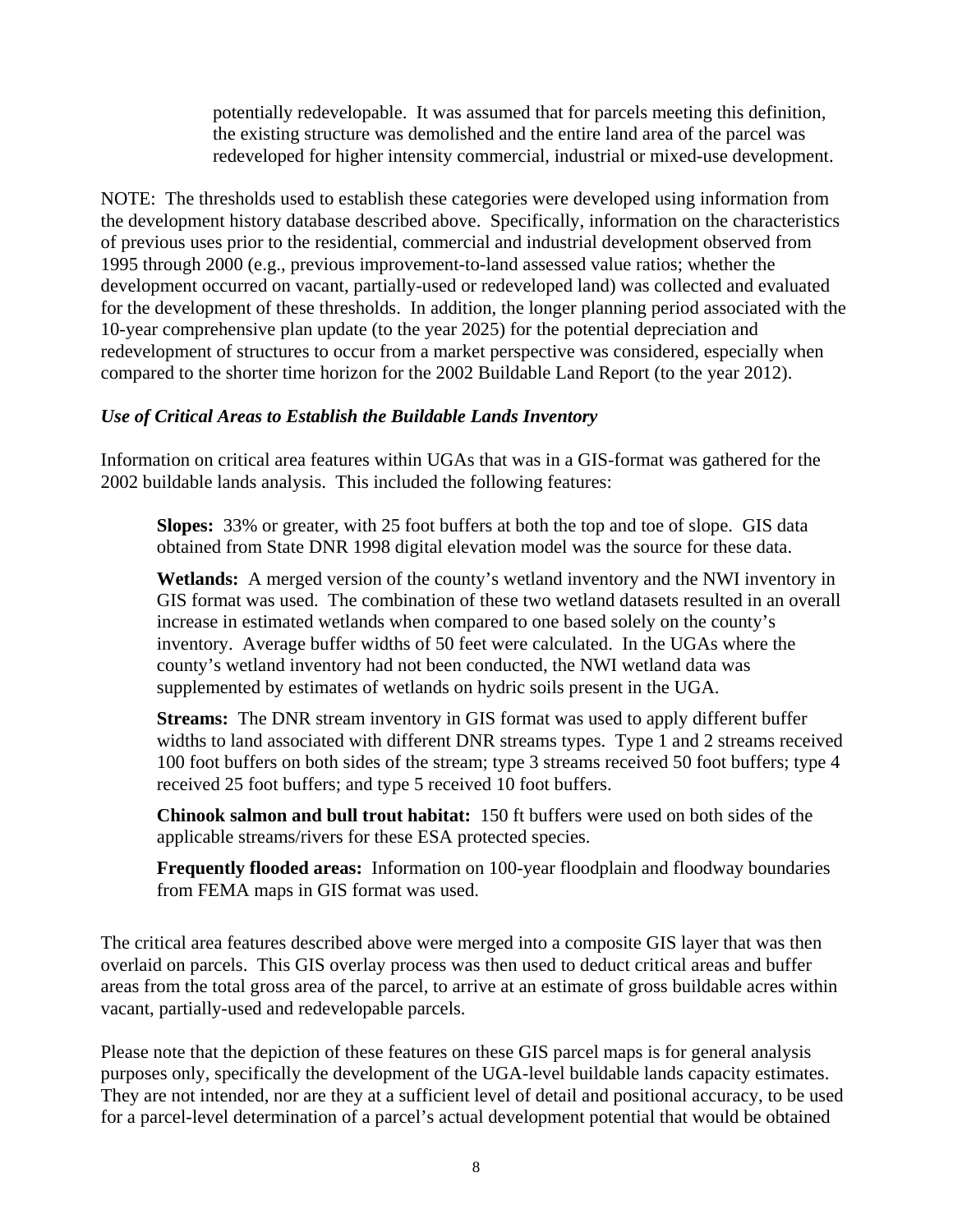following submittal of a site-specific development application. In addition, the criteria used represent best approximations of what may be unbuildable in a typical situation. However, there are specific instances where these criteria would not automatically result in unbuildable area (e.g., 33% or greater slopes). These criteria should therefore be viewed as representing "average" situations.

| Type                        | <b>Current Snohomish County</b> |
|-----------------------------|---------------------------------|
|                             | CAR buffers used for            |
|                             | capacity update                 |
| <b>Streams</b>              |                                 |
| with ESA listed fish        | 150 ft                          |
| Type 1                      | 100 ft                          |
| Type 2                      | 100 ft                          |
| Type 3                      | 50 ft                           |
| Type 4                      | $25$ ft                         |
| Type 5                      | 10 <sub>ft</sub>                |
| <b>Wetlands</b>             |                                 |
| with ESA listed fish        | 150 ft                          |
| Category 1                  | 75 ft (used 50 ft overall avg)  |
| Category 2                  | 50 ft (used 50 ft overall avg)  |
| Type                        | <b>Current Snohomish County</b> |
|                             | CAR buffers used for            |
|                             | capacity update                 |
| Category 3                  | 25 ft (used 50 ft overall avg)  |
| Category 4                  | 25 ft (used 50 ft overall avg)  |
| <b>Lakes</b>                |                                 |
| with ESA listed fish        | 150 ft                          |
| Type 1 - SMMP natural       | $100$ ft                        |
| Type $1 - SMMP$ conservancy | 100 ft                          |
| Type 1 - SMMP rural         | 50 ft                           |
| Type 1 - SMMP suburban      | $50$ ft                         |
| Type $1 - SMMP$ urban       | $25$ ft                         |
| Type 2                      | $\ast$                          |
| Type 3                      | $\ast$                          |
| Type 4                      | $\ast$                          |
| Type 5                      | $\ast$                          |
| <b>Marine Shorelines</b>    | 150 ft (with ESA listed fish)   |

NOTES: SMMP = Shoreline Management Master Program

 $* =$  as with all water bodies in unincorporated Snohomish County, subject to 25 ft rear setback requirement per zoning code, SCC 30.23.030(1)

Snohomish County is currently in the process of updating its critical area regulations. The final decisions on any changes to buffers in Snohomish County's CAR by the county council will not be made for several months. As such, the present UGA land capacity analysis relies only on the current critical area regulations. Once CAR is updated, however, the UGA land capacity analysis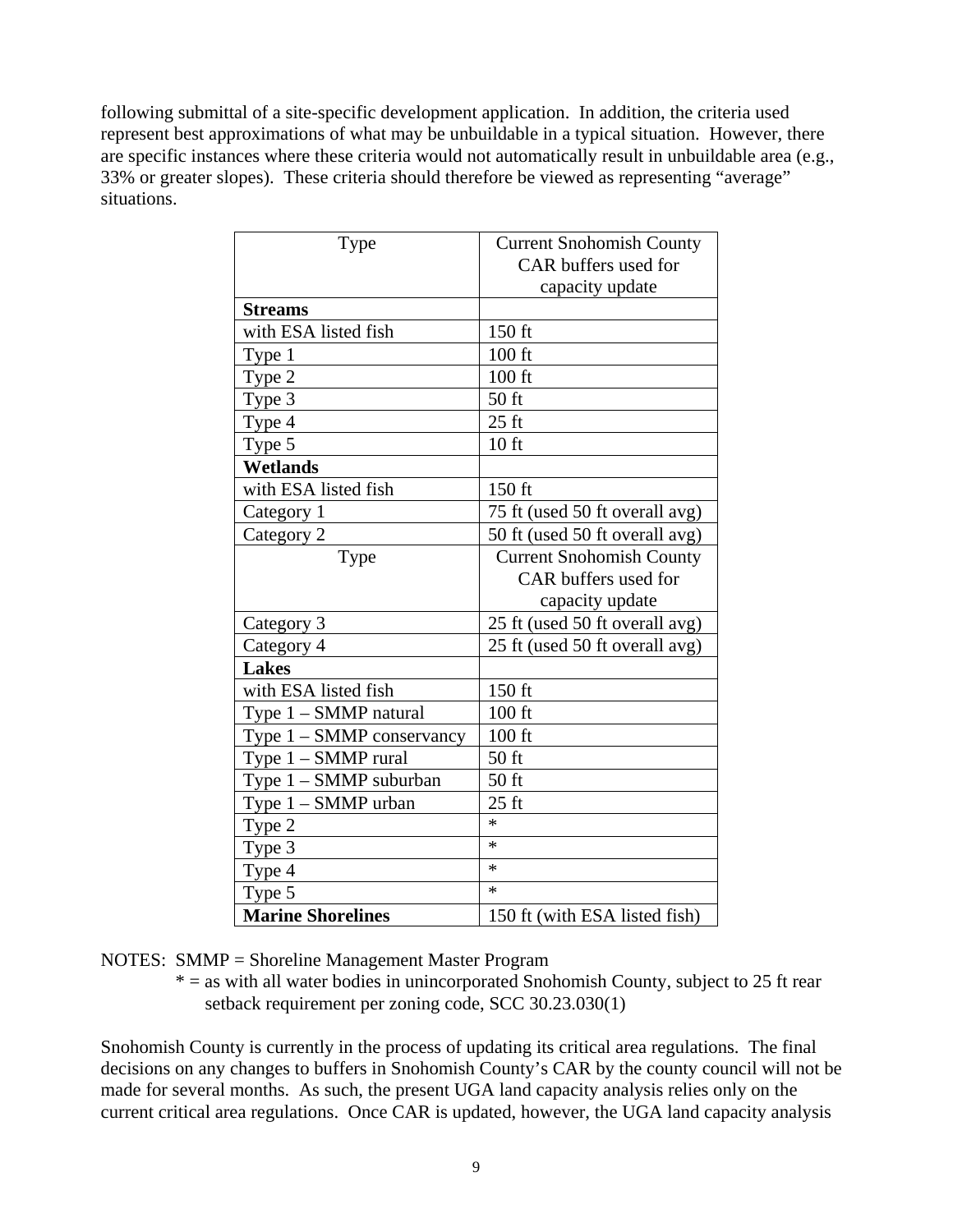would need to be updated to reflect the changes. This capacity update could occur at the same time other potential capacity updates are conducted to document the capacity associated with any land use plan or growth target changes necessitated by next year's city/county target reconciliation outcome.

#### *Removal of Major Utility Easements from the Buildable Lands Inventory*

Another GIS data source for unbuildable land within UGAs was the Assessor's records on easements. Major utility easements (power transmission lines, oil and gas pipeline easements, etc.) were overlaid on parcels and the land area within parcels associated with the utility easement was deducted from the total acres to arrive at buildable acres. In order to avoid double-counting areas that were both critical areas and utility easements, the critical areas plus buffers were merged with utility easements first before overlaying on parcels.

#### *Removal of Land Needed for New Transportation Arterials and other Capital Facilities Needs*

Using GIS, land required for the rights-of-way for proposed new arterials, as identified on the county's current arterial circulation plan map was removed from the buildable lands inventory. In addition, during map review (see Step 4), parcels acquired or to be acquired for major public purposes (where known) were identified and removed from the buildable lands inventory. This included future school sites, parks and other municipal purposes uses.

#### *Accounting for Unmapped Critical Areas*

There is general consensus that existing GIS critical areas inventories are satisfactory for broad, areawide planning analysis, but that for site-specific purposes, these inventories are usually incomplete, especially with regard to smaller critical areas. There is acknowledgement that the information contained in these inventories best captures the larger critical area features, but that it is common during the more detailed site review at time of a project-level development application to uncover additional smaller critical area features not originally documented in the inventory. In order to account for unmapped critical areas in the buildable lands analysis, a 5% upward adjustment to total unbuildable acres when this calculation is performed at the parcel level was instituted. This percentage was reached through a stakeholder review process used for the development of the 2002 Buildable Lands Report methodology. It represents a generalized adjustment factor in contrast to the methodology described above which includes utility easements within the total unbuildable acres stored at the parcel level.

#### **<u>Step 3: Capacity Calculations -- Assignment of Future Development Densities to the</u> Buildable Lands Inventory**

The third step of the land capacity analysis process involved the use of the observed densities by plan designation as determined in the development history analysis. These observed residential densities (housing units per buildable acre) and commercial/industrial intensities (FARs per buildable acre) were applied to the buildable acres of land (gross acres minus critical areas and their buffers) within either vacant, partially-used or redevelopable parcels as determined above, to estimate additional housing unit and employment capacity potentially remaining per parcel. (See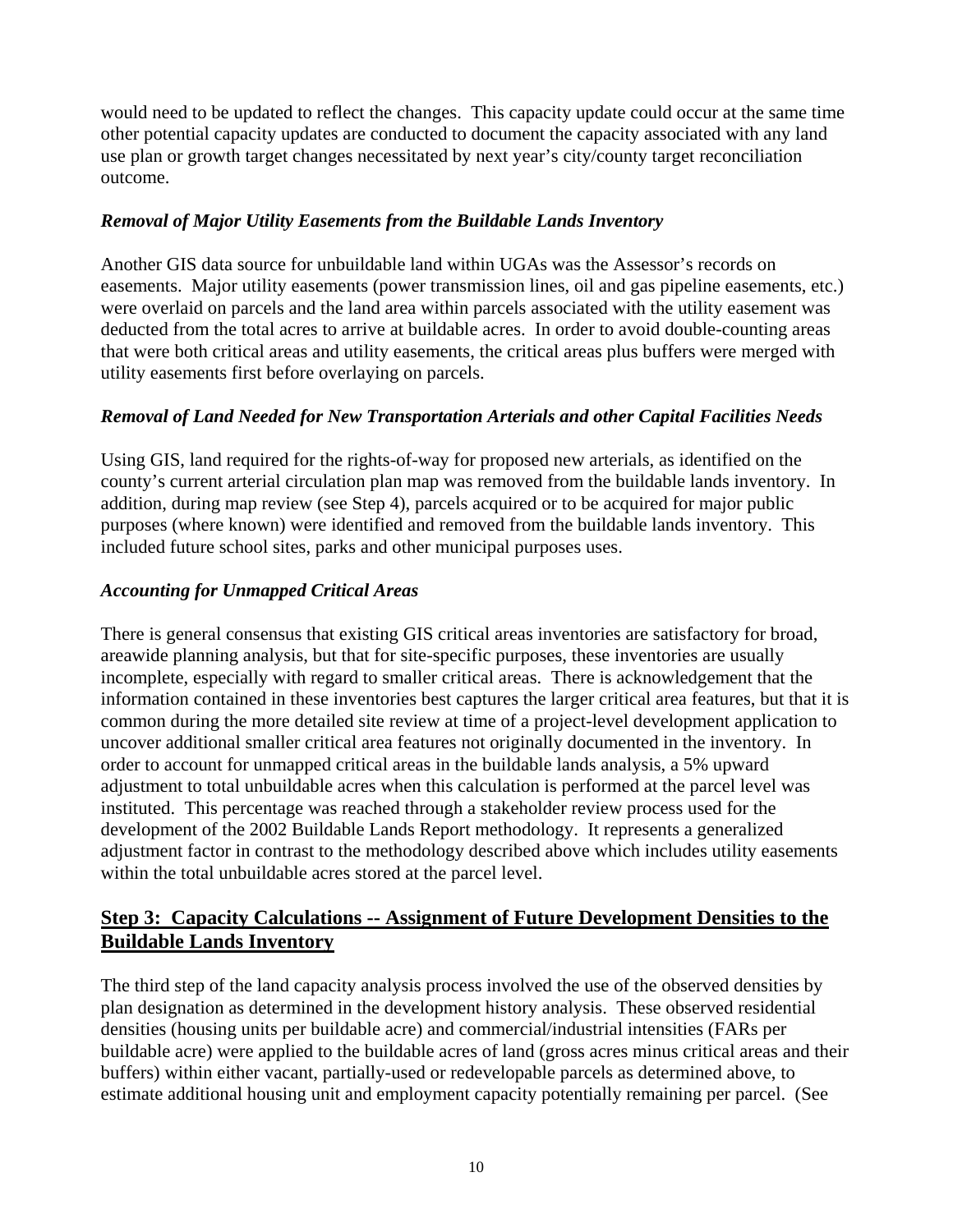attached graphic comparing gross vs. buildable vs. net density calculations.) This information was mapped by parcel and was reviewed for accuracy. (See Step 4.)

Within the unincorporated UGA, the county's proposed future land use (FLU) designations were used to predict future densities due to the frequent and continued likely rezoning of property from lower zoning categories to higher zoning categories within a plan designation prior to development of a property. Use of observed densities for county FLU designations would thus incorporate the likely continued practice of rezoning to higher densities within the same FLU designation in the same way that was observed from 1995 through 2000.

In some isolated instances, however, densities and FARs associated with current county zoning were determined to be more predictive than the more generalized future land use category. These situations were isolated to parcels in unincorporated UGAs currently with multi-family residential (MR), business park (BP), neighborhood business (NB), and rural conservation (RC) zoning.

In other instances, the county's proposed future land use map for the draft preferred alternative contains relatively new designations for which there is a very limited development experience to draw from at this time. These include the Urban Center, Transit/Pedestrian Village, and Urban Village designations. For the purposes of this land capacity update, it was assumed that for all three proposed designations, commercial development would occur at Urban Commercial intensities. For the first two designations, it was assumed that residential development would occur at Urban High Density Residential densities, while Urban Medium Density Residential densities were assumed for the Urban Village designation. These assumed densities will be superceded in the next Buildable Lands Report (required by GMA in 2007) by the actual densities observed during the monitoring of development that occurs in these new designations.

#### *Calculation of Additional Housing Unit and Population Capacity*

When calculating additional residential capacity, the formula that applied observed densities by plan/zone to vacant, partially-used or redevelopable parcels, was performed on a parcel-by-parcel basis. Any fractional units that resulted from the parcel-level calculation of additional housing unit capacity were truncated (dropped). In addition, additional residential capacity was not assumed for parcels less than 3000 square feet in size. This resulted in the removal of many "sliver" parcels from the buildable lands inventory maps – parcels that are unlikely to develop due to their small size or irregular shape, and in which setback requirements are unlikely to be met.

An example of how this formula was performed at the parcel level is shown below. Assume that a parcel (whether vacant, partially-used or redevelopable) has an estimate of buildable area of 3.5 acres. Also, assume that the parcel is located in a single family residential zone in which there is an observed buildable density from 1995-2000 of 4.2 units per buildable acre. This would result in an estimate of 14 additional units for the parcel:

3.5 buildable acres x 4.2 units per buildable acre  $= 14$  units. Notice that the fractional amount of 0.7 units is dropped from the additional capacity estimate for the parcel. Also, for redevelopable parcels, any existing housing units on parcels that are assumed to be redeveloped (i.e., assumed to be demolished) are subtracted from the estimate of additional housing unit capacity.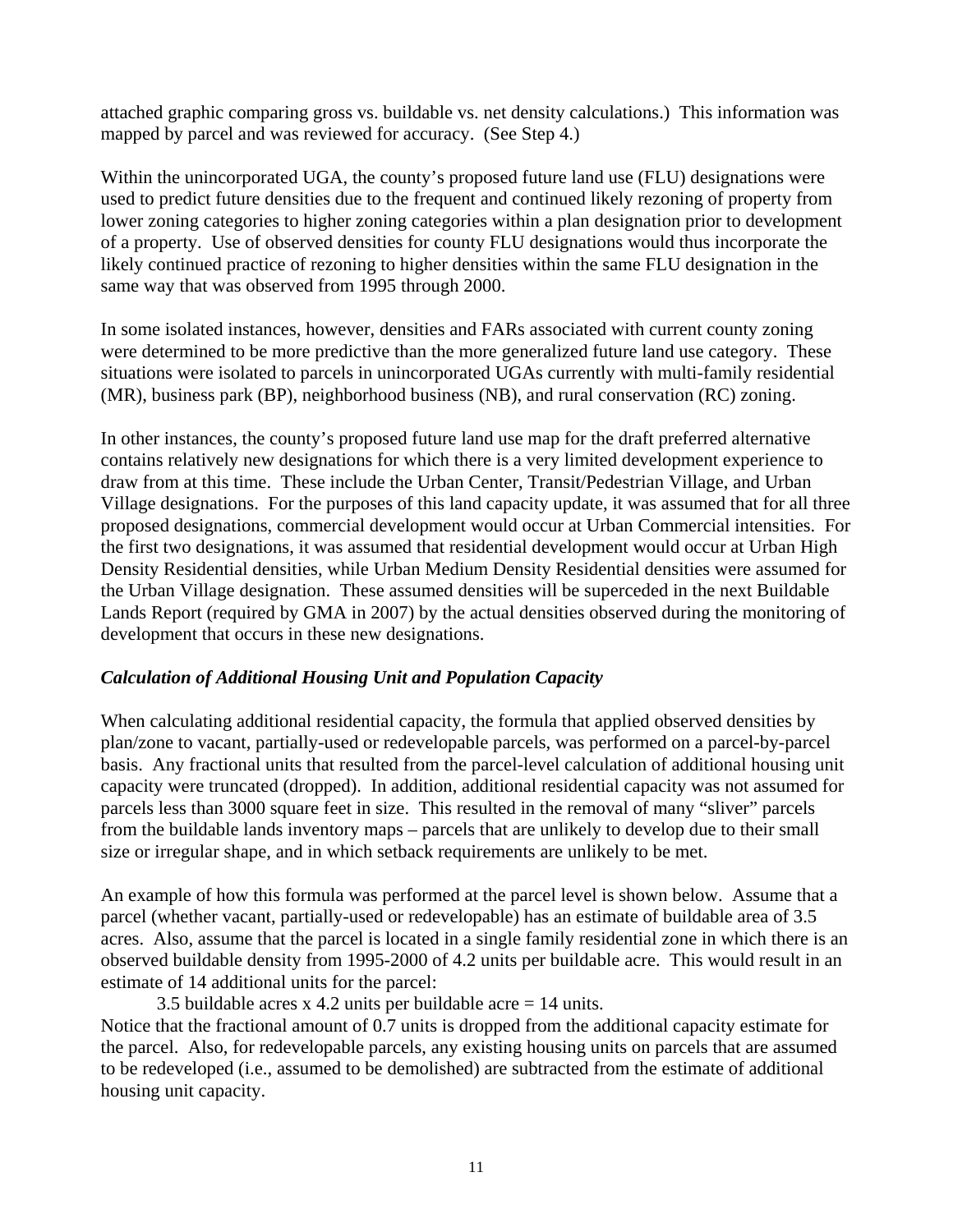Housing unit to population capacity estimates are then calculated based upon 96% occupancy rate and 2.9 average household size assumptions for single family detached zones, 96% occupancy rate and 2.5 average household size assumptions for single family attached zones, and 92% and 2.0 average household size assumptions for multi-family residential zones. (These demographic assumptions were derived from review of the Census 2000 data for Snohomish County.) The formula for this calculation is as follows:

Additional population capacity  $=$  additional housing unit capacity x occupancy rate x average household size

Continuing with the example above, 14 additional single family housing units x .96 occupancy rate  $x$  2.9 average household size = an additional population capacity of 39 (with rounding).

When calculating additional residential capacity, vacant building lots were handled separately from the theoretical capacity calculations using observed densities by plan/zone. Instead, if a vacant residentially-designated parcel was at least 3000 square feet in size (a cut-off established to eliminate parcels that would probably by unlikely to meet setback requirements as described above), these parcels were counted as representing additional housing unit capacity, even though they may not meet the minimum lot size requirements of the current zone. It was assumed that these vacant building lots could obtain legal lot status for a residential building permit and thus should be counted. In addition, if these vacant residential building lots were recently platted (i.e., sometime over the past 10 years), then the additional capacity associated with these parcels (along with all post-April 2001 development and pending development applications) were counted as a special subset of vacant capacity that would not be reduced for market reasons (i.e., the market availability reduction factor). These lots have been platted and are ready or will soon be ready to be developed – the question of whether the market will support their development has already been answered, making the market availability reduction factor unnecessary.

Some questions have arisen regarding the depiction of additional residential capacity in commercial zones. Generally, most commercial zones in the county and in most cities allow residential development as a permitted use. Review of the 2002 Buildable Lands Report development history summary tables for most commercial zones will quickly reveal this. Consequently, to the extent that commercial zones have been used for new residential development (almost always multi-family development) since 1995, these observed residential densities have been applied to commercial zones to predict future residential development in lieu of commercial development in commercial zones.

#### *Calculation of Additional Employment Capacity*

When calculating additional employment capacity, the formula that applied observed densities by plan/zone to vacant, partially-used or redevelopable parcels, was performed on a parcel-by-parcel basis. Any fractional employees that resulted from the parcel-level calculation of additional employment capacity were truncated (dropped). Specifically, the formula works as follows:

Additional employment capacity = (buildable acres x employment sector FAR x  $43560/$ ) square feet per employee by sector)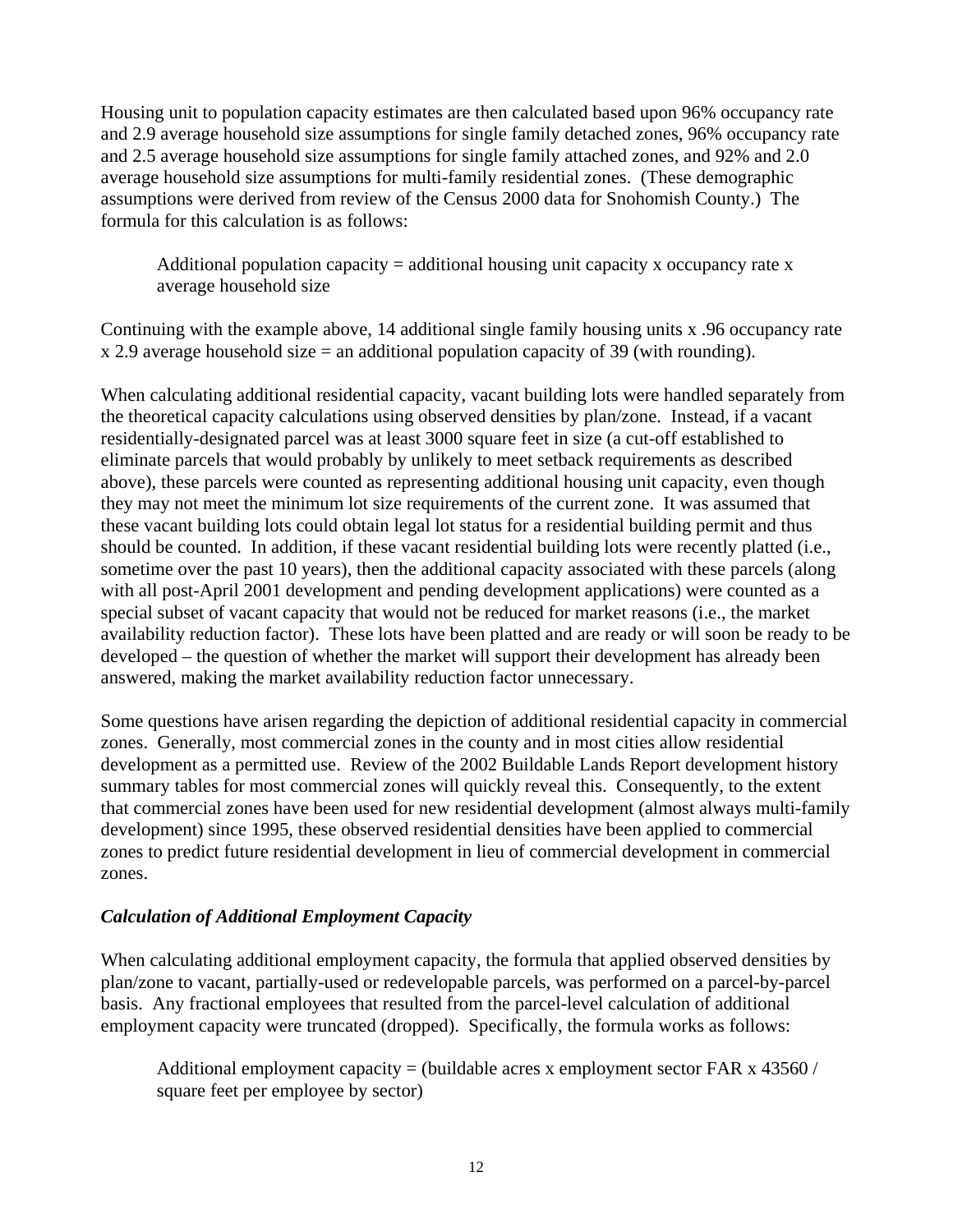Employment sector FARs (floor area ratios) are the observed values calculated by plan and zone designation in the development history summary reports. There are distinct FARs for development observed in the following employment sectors:

- Manufacturing (MANU)
- Wholesale, Transportation, Communications, Utilities (WTCU)
- Retail (RET)
- Finance, Insurance, Real Estate, Services (FIRES)
- Government/Education (GOVED)

Buildable acres are converted to square feet in the formula by multiplying by 43,560 (the number of square feet in an acre). The result is then divided by the assumed number of square feet per employee by employment sector:

- MANU =  $500$  square feet per employee
- WTCU =  $833$  square feet per employee
- RET =  $600$  square feet per employee
- FIRES  $=$  395 square feet per employee
- GOVED = 300 square feet per employee

These estimates were derived from research previously conducted in Snohomish County, in cooperation with the Snohomish County Economic Development Council (1985 Snohomish County Business and Industrial Land Survey, updated in 1995 as the Employment Land Capacity Analysis for Unincorporated Snohomish County). This information was also compared with recent estimates published by the Institute of Transportation Engineers and was found to compare favorably.

An example of how this formula was performed at the parcel level is shown below. Assume that a parcel (whether vacant, partially-used or redevelopable) has an estimated buildable area of 3.5 acres. Also, assume that the parcel is located in a commercial zone in which there is an observed FAR of .20 (ratio of usable employment space built to land area built upon) for retail uses during the 1995 – 2000 period.

Additional employment capacity = (buildable acres x employment sector FAR x  $43560/$ ) square feet per employee by sector)

Additional employment capacity =  $(3.5 \text{ acres x} \cdot .20 \text{ FAR x } 43560 / 600 \text{ square feet per retail})$ employee)

Additional employment capacity = 50 employees

Notice that the fractional amount of 0.82 employees is dropped from the additional capacity estimate for the parcel. Also, for redevelopable parcels, any existing employment estimated on the parcel (based on the square footage of existing commercial and industrial structures on the parcel that are assumed to be redeveloped, i.e., assumed to be demolished) is subtracted from the estimate of additional employment capacity using a standard average of 500 square feet per employee.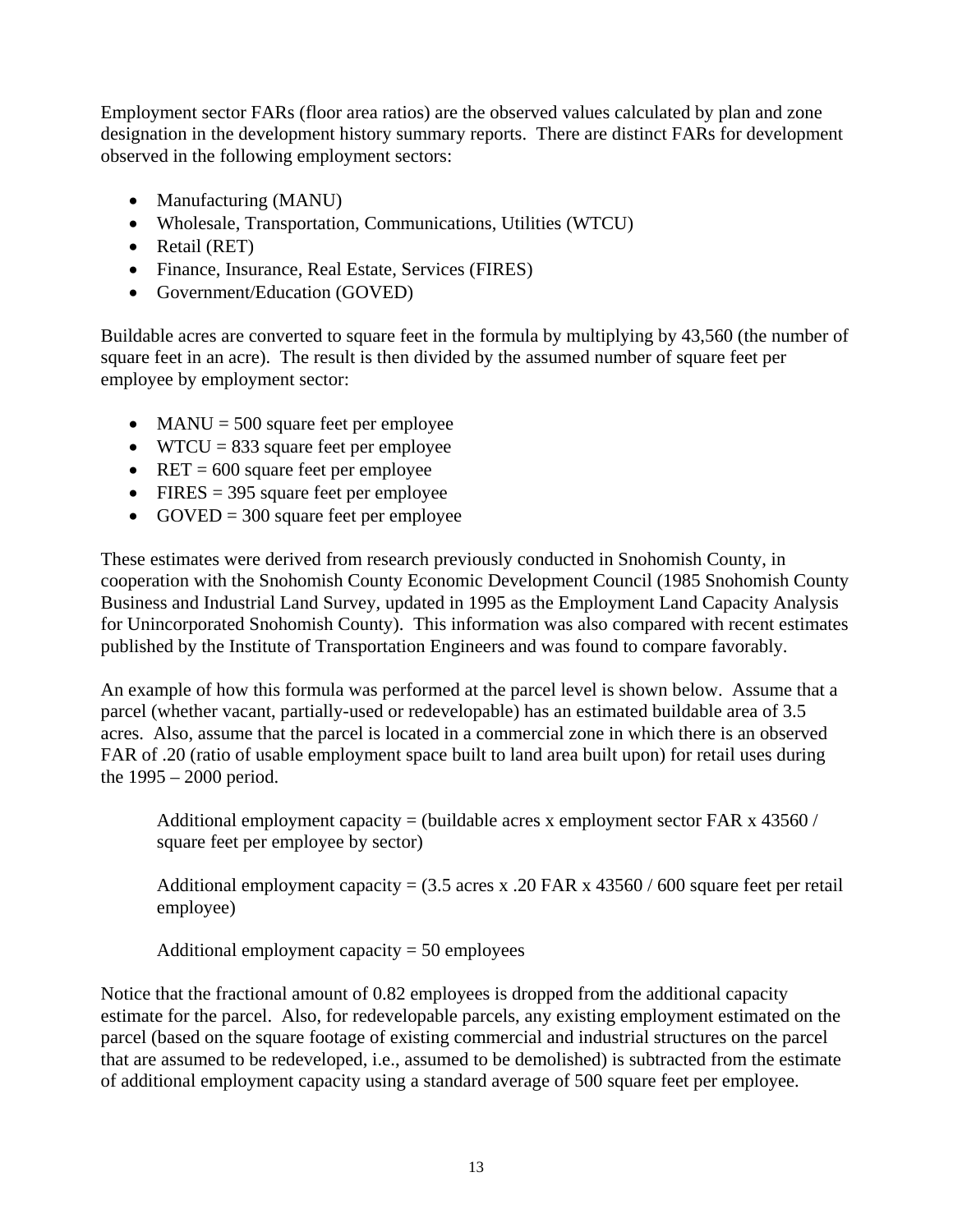#### *Capital Facilities Analysis*

An assessment of sewer availability within UGAs was also conducted. In some areas, the lack of sanitary sewer planning or presumed availability during the GMA plan horizon resulted in the preclusion of further subdivision in some unincorporated UGA locations. This was due to the county's requirement to connect to sanitary sewers for subdivision approval within unincorporated UGAs. These areas included an area in the northwest portion of the Monroe UGA and a portion of the Picnic Point area in the SW UGA. In these areas, subdivision as a means of creating additional residential capacity was not modeled. Individual single family residential building permits on vacant building lots was modeled. (It should be noted, however, that in some urban unincorporated areas where connection to public sewer is not economically or technically feasible, some minor subdivision is possible using septic systems, although the circumstances allowing such exceptions are limited.)

# **Step 4: Quality Assurance/Quality Control Process -- Map review**

Following the calculation of additional residential and employment capacity by parcel, this information was mapped and reviewed for accuracy. Since most of the parcel inventory was originally established for the 2002 Buildable Lands analysis, the extensive city and county staff review (both during one-on-one meetings with the cities and field review), as well as public review (Master Builders, Association of Realtors, Buildable Lands Open House comments), that occurred at that time resulted in many improvements to the map. In many cases, the original calculated capacity estimates were found through public review to be in error for a variety of reasons (recently acquired public purpose land, incorrect current land use information was used in the GIS). In these situations, the calculated capacity estimates were overridden with the more accurate information obtained from this public review. Information on known projects under review was also obtained during this process and was used to override the calculated estimates of additional capacity for the associated properties.

The March 2001 digital orthophotography (aerial photography) overlaid on the GIS parcel base was used extensively to "ground truth" the parcel map information as of April 2001. The aerial imagery for all parcels within the UGA that showed additional residential or employment capacity was viewed to ensure accuracy. Parcels that were visibly developed using this process were removed from the buildable lands inventory.

#### **Step 5: Reductions for Uncertainty**

Step 5 applies final reduction factors to the capacity results to account for uncertainties in market and land availability.

#### *Miscellaneous Public Purpose Reduction*

During map review for the 2002 Buildable Lands Report, parcels acquired or to be acquired for major public purposes (where known) were identified and removed from the buildable lands inventory. This included future school sites, parks and other municipal purposes uses. This also included the removal of land needed for future rights-of-way for proposed new transportation arterials during Step 2 (buildable lands inventory) portion of the analysis. However, this process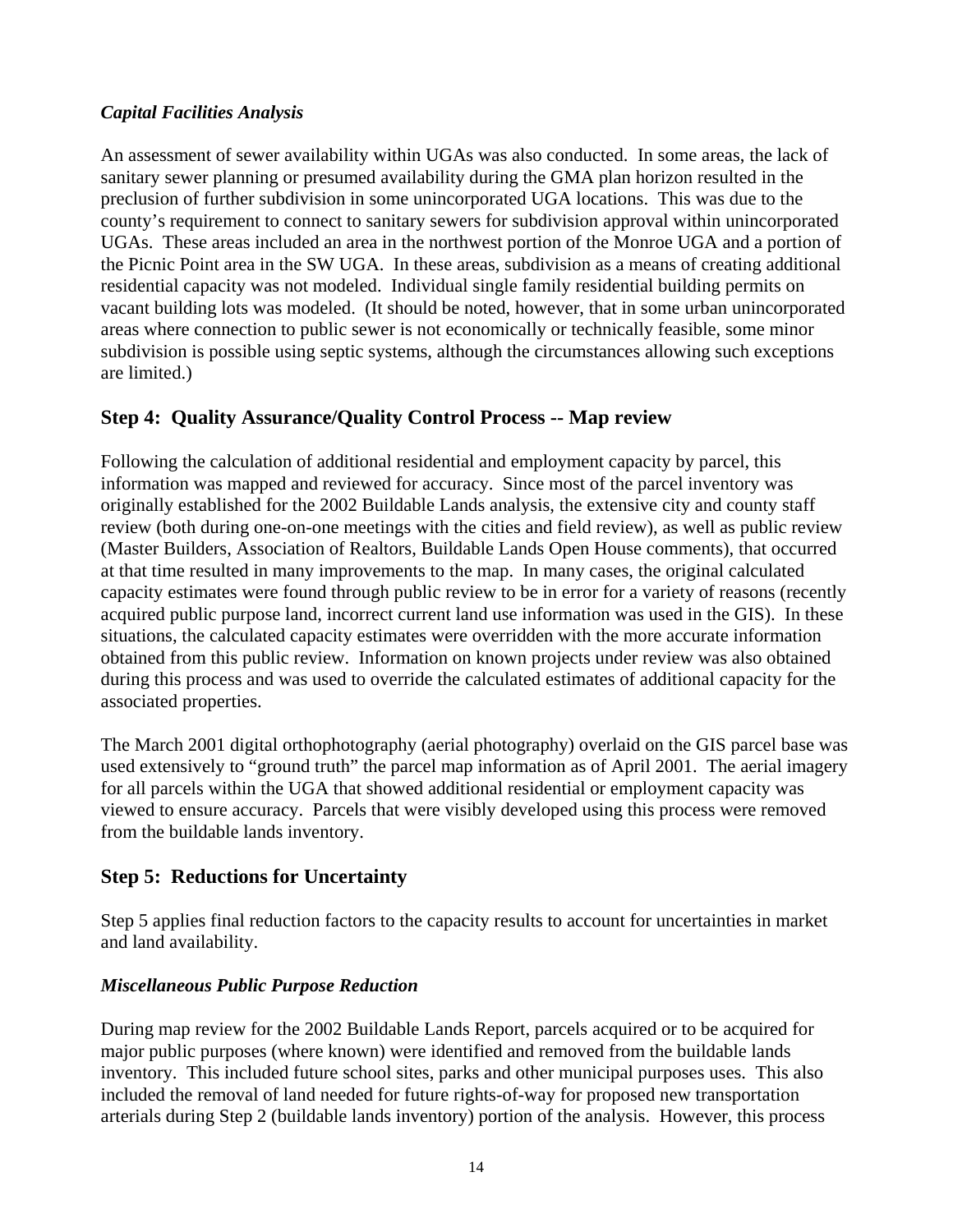did not result in all future public purposes uses being accounted for. Other miscellaneous public purpose uses that would have been missed in this review process include churches, day care facilities, pre-schools, private schools, jails, skateboard parks, small-scale institutional and municipal uses (water storage facilities, etc.).

A 5% reduction factor was used to account for the uncertainty of land availability for development due to: potential new regulations requiring larger detention ponds, potential need for regional or local stormwater facilities, potential need for transmission line, utility, or road or rail rights-of-way, potential need of land for public or institutional uses like police/fire stations, churches, water supply storage facilities, wastewater treatment and pump stations, landfills and transfer stations, cemeteries, libraries, daycares, small parks or open space, municipal offices, and other uses where we do not today have a specific map coverage to use (consistent with Section 2.5.4 on page 5-37 of the Buildable Lands Procedures Report prepared by ECONorthwest).

The use of a 5% miscellaneous public purpose reduction factor was supported by an analysis of the development history database for actual miscellaneous uses developed between 1995 and 2000. It was found that for all designations, the percentage of land developed during this time period that went to non-typical uses (such as churches, utilities, government services and other conditional uses) was only 0.86%. This doesn't entirely account for all public uses, such as parks. However, since steps were taken to remove future public uses such as potential park and school sites from the buildable lands inventory so that they are not counted as buildable land in the first place, this analysis supports the use of an additional 5% reduction for this adjustment. (A 10% reduction factor could be used, however, the result would be an allocation of land to public purpose uses that is in excess of recent county experience and documented examples.)

#### *Market Availability Reduction Factor*

After a reasonable estimate has been made of parcels within a UGA that have remaining development potential, one of the last steps in calculating additional capacity is to apply the market availability reduction factor. This step is intended to address the fact that not all developable land will be available for development over the GMA planning timeframe since not all landowners are willing to develop their property for a variety of reasons (investment, future expansion, personal use). The state publications on "Providing Adequate Urban Area Land Supply" (1992) and the "Buildable Lands Program Guidelines" (2000) both recommend that the methodologies "assume that a certain percentage of vacant, under-utilized, and partially-used lands will always be held out from development." [\\*](#page-15-0)

The 1992 state guidebook acknowledges that "information about land availability is difficult to obtain and confirm." However, some suggestions were provided that were used by Snohomish

<span id="page-15-0"></span> <sup>\*</sup> This step (the market availability reduction factor) is separate and distinct from the UGA safety factor calculation discussed previously in this report (and sometimes referred to as the "market factor" or "land market supply factor" as in RCW 36.70A.110). CTED's 1992 urban land capacity guidebook clearly distinguishes between these concepts by describing them in two separate steps: "**Step 5. Subtract all parcels which you assume will not be available for development within your plan's 20-year timeframe.** Assume that a certain percent of vacant, under-utilized, and partially-used lands will always be held out from development. **Step 6. Build in a safety factor.** If you are unable to monitor land supply on a regular basis, consider building in a safety factor of land in addition to your projected 20-year land area needs to assure adequate availability and choice at all times".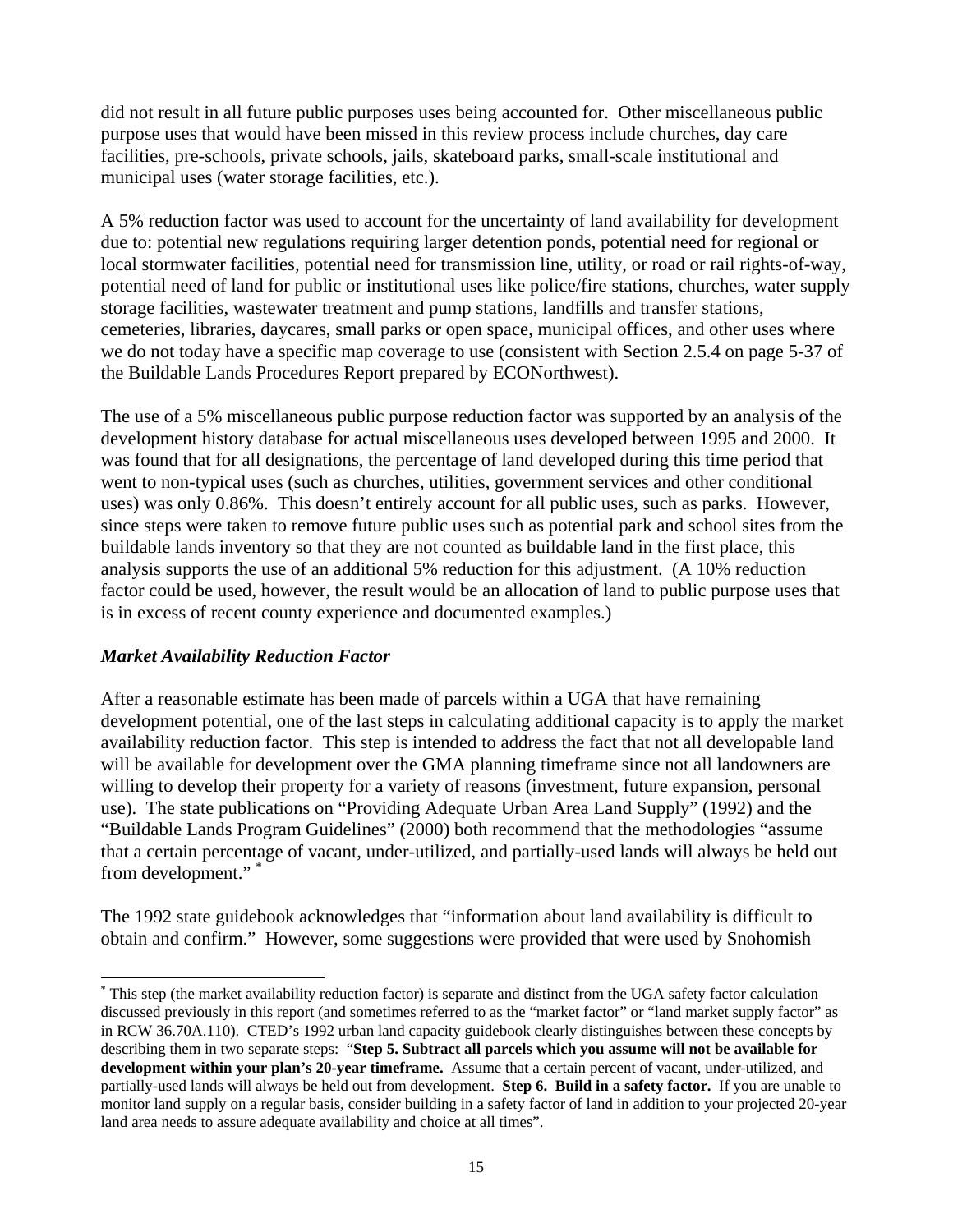County jurisdictions during 1993-95 when the original land capacity analyses were developed for the first UGA sizing process under GMA. In the 1992 state publication, survey research by the Real Estate Research Corporation was cited that indicated that in high demand suburban areas, over half of the vacant landowners anticipated putting their land on the market for development within 5 years. Within 10 years, the percentage rose to 77%. For partially-used and under-utilized land, the report cites an analysis of King County plats in high demand suburban areas that concluded that up to 70% of partially-used and under-utilized land could be considered likely to be made available for development at greater densities within 20 years.

Based on this research, many Snohomish County jurisdictions (including Snohomish County for unincorporated urban areas) in their 1993-95 land capacity analysis applied a 15% market availability reduction factor for vacant land, and at least a 30% market availability reduction factor for partially-used and redevelopable land. Scenario A of the 2002 Buildable Lands Report used 15% and 30% reduction factors.

These reduction factors were generally consistent with the results obtained by the City of Marysville from a survey of Marysville area property owners in 1993. Results from the survey indicated that 28% of the owners of vacant and partially-used properties "did not consider their land available for development now, or within the next twenty years." In addition, the buildable lands work conducted in 2002 among jurisdictions in King County resulted in the use of market availability reduction factors for cities that were generally in the 5-15% range for vacant land and 10-20% range for redevelopable land. The remaining unincorporated portions of the King County UGA used generally higher percentages than the cities, however, when the city and county results were combined, an overall market reduction factor of 20% for both vacant and redevelopable parcels in the UGA resulted for residential parcels, and 13% overall for commercial and industrial parcels in the UGA.

In the 2002 Buildable Lands Report, Scenario B was run using a 30% reduction factor for vacant lands, and a 40% reduction factor for partially-used lands and redevelopable lands. The higher reductions were primarily based on the reasoning that since the Buildable Lands Report dealt with a shorter planning period  $(2002 – 2012)$  that was half that of the original plan horizon  $(1992 – 2012)$ when the 1993-95 land capacity analysis was run, the market reduction factors should be higher. This was based on the notion that the likelihood of property owner willingness to make their property available for development should be less as the period for considering this action is also reduced. Having reestablished a 20-year plan horizon for the 10-year plan update (to the year 2025), the present capacity analysis uses the same market availability reduction factors associated with the original capacity analysis performed for the 1992-2012 planning period. This is consistent with the rationale used in Scenario B, as extended over 20 years.

Results of a recent Snohomish County property owner survey support this approach. The county contracted with Gilmore Research Group to research this question by conducting an urban land market availability survey. Gilmore Research conducted a telephone survey of owners of developable property within the Snohomish County UGA, including areas within cities. The survey was designed to obtain information directly from a random sample of Snohomish County property owners regarding their intent to develop or redevelop their property within the UGA over time. Results from the survey have been obtained and final results support the use of the 15% and 30% market availability reduction factors for establishing land availability for development within the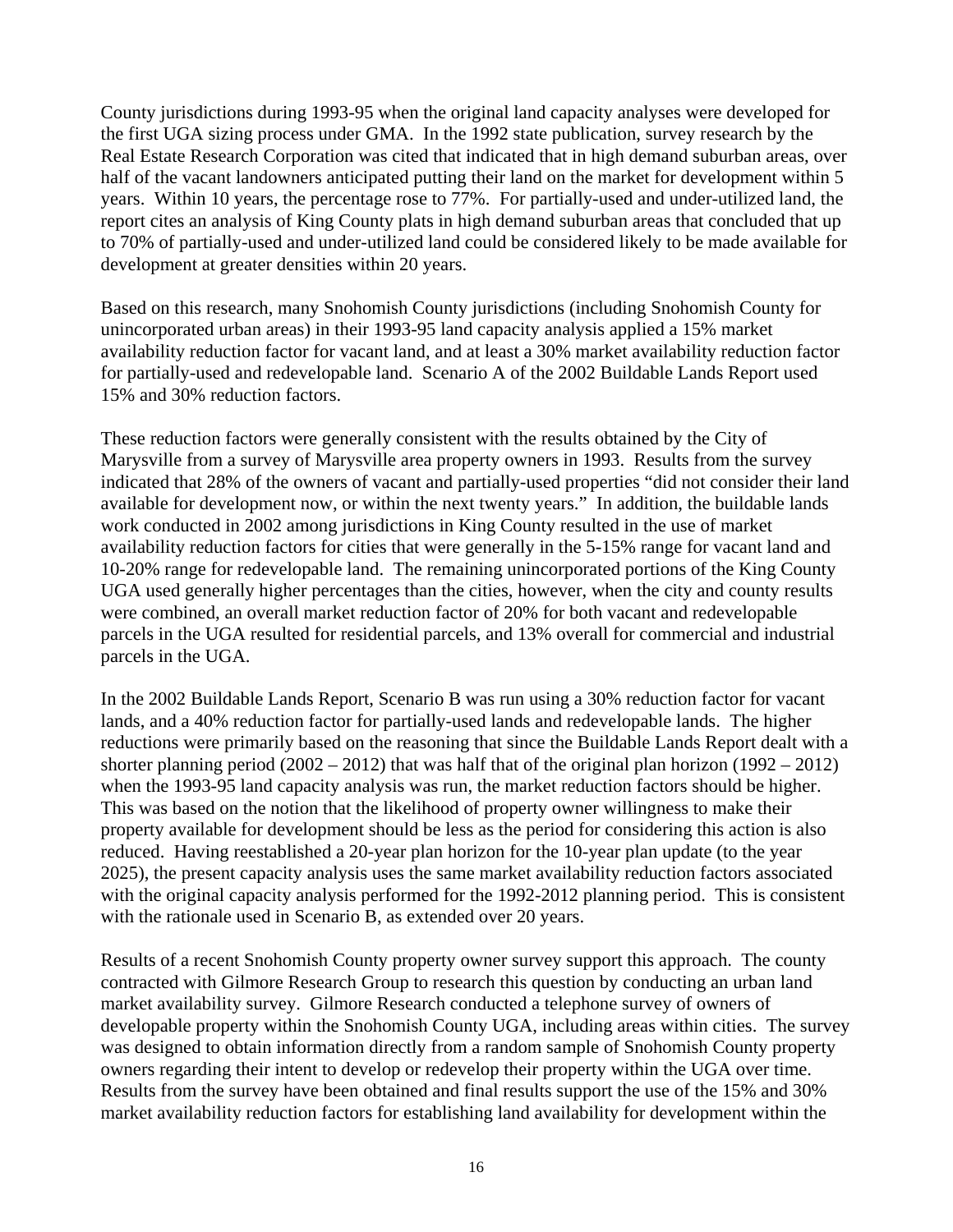UGA to the year 2025. [See the PDS document "Urban Land Availability Survey," published June 14, 2005.]

This survey research follows through on one of the recommendations contained in the final 2002 Buildable Lands Report for Snohomish County which emphasized that local governments should strive to improve the empirical basis for the assumptions and calculations underlying the estimates of remaining development potential for property within the UGA. As a part of the buildable lands analysis, the land market availability reduction probably had the least amount of local data associated with it. This study helps to remedy this situation by generating local data that will provide a better understanding of urban property owner expectations for developing their land.

#### *Other Scenario A vs. Scenario B Differences in the 2002 Buildable Lands Report*

CC&R's (Covenants, Conditions and Restrictions). Scenario B required removal of buildable parcels that were subject to CC&Rs contained in private deeds that prohibited further subdivision of the property. The present analysis takes this into account. However, to date, no parcels have been found in the buildable lands database that fit this description. A set of 25 CC&Rs provided to the county by the Snohomish County-Camano Association of Realtors in January 2003 was researched by staff and although they contained private restrictions on further development and subdivision of property, none of the plats to which they corresponded had additional housing unit capacity calculated in the 2002 buildable lands database. This was due to the fact that these subdivisions were already platted at the current zoning used for the buildable lands potential yield assumptions. As such, the buildable lands analysis calculated no additional unit yields in these subdivisions since they were already built-out under the zoning.

Outer or  $2^{\frac{nd}{n}}$  150 ft portion of the ESA Habitat Management Zone. Scenario B considered the second 150 ft portion of the HMZ along ESA streams as unbuildable since the county's administrative rule prohibits the creation of "effective impervious surface" in this area, thus making development in the  $2<sup>nd</sup>$  150 ft area unfeasible. However, development in this area is still possible with appropriate stormwater infiltration systems. Staff research since the 2002 Buildable Lands Report has revealed that all plats approved since the listing of the Puget Sound Chinook salmon as a threatened species on May 22, 1999 (and recorded as of December 12, 2003) that had land area subject to the  $2<sup>nd</sup> 150$  foot ESA buffer requirements (a total of 10 plats) used the  $2<sup>nd</sup> 150$  ft area for individual residential building lots or open space for density transfer credit. In the plats where individual building lots have been recorded, nearly all have had building permits issued for single family home construction in the  $2<sup>nd</sup> 150$  ft area. As such, administration of the habitat management plan requirement has allowed for development in the  $2<sup>nd</sup> 150$  ft area.

Concurrency Arrearage Reduction Factor. Both Scenario A and B used concurrency arrearage reduction factors that were designed to estimate the amount of land currently affected by arterial units in arrears ("concurrency arrearage") that will still not be able to develop by 2012. However, with the extension of the plan horizon for this updated capacity analysis to the year 2025, and with the updating of the county's transportation element to address long-term transportation problems such as these, the continuation of areas affected by unresolved arterial units in arrears over a 20 year time period was considered highly unlikely. Consequently, this adjustment was removed for the 2025 land capacity analysis update.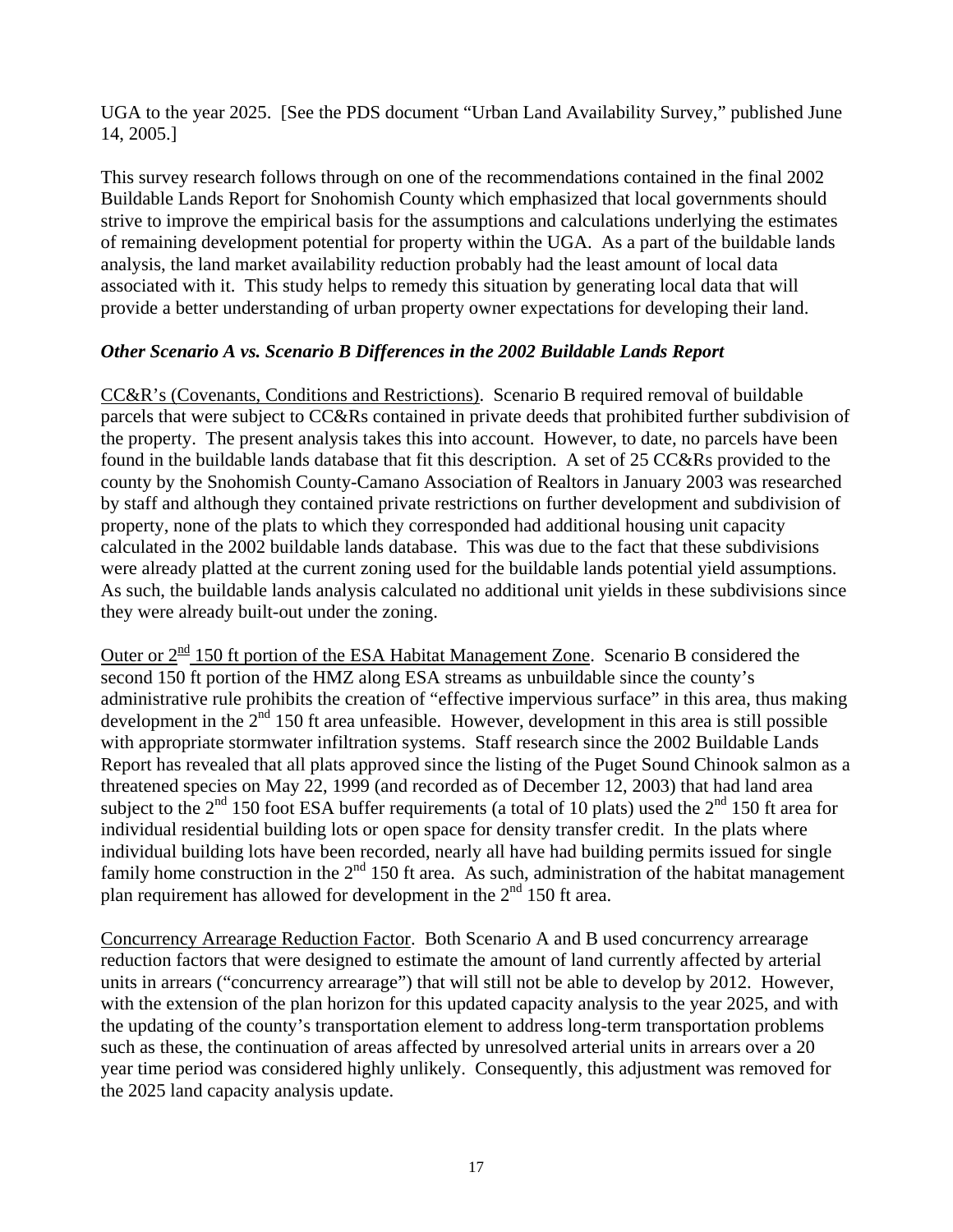Table 1 shows a comparison of methodological assumptions used for the 2002 Buildable Lands Report and the 2005 Draft UGA Land Capacity Analysis.

Also, note that Tables  $2 \& 3$  which follow replace the summary tables previously shown on pages 21 and 22 of the April 29, 2005 Draft UGA Land Capacity Analysis Technical Report, and Tables 1 – 4 of the December 14, 2005 Draft UGA Land Capacity Analysis Technical Report.

# **NOTE: All tables and charts which follow were updated on December 22, 2005 and are consistent with the final Future Land Use Map adopted by the Snohomish County Council on December 21, 2005.**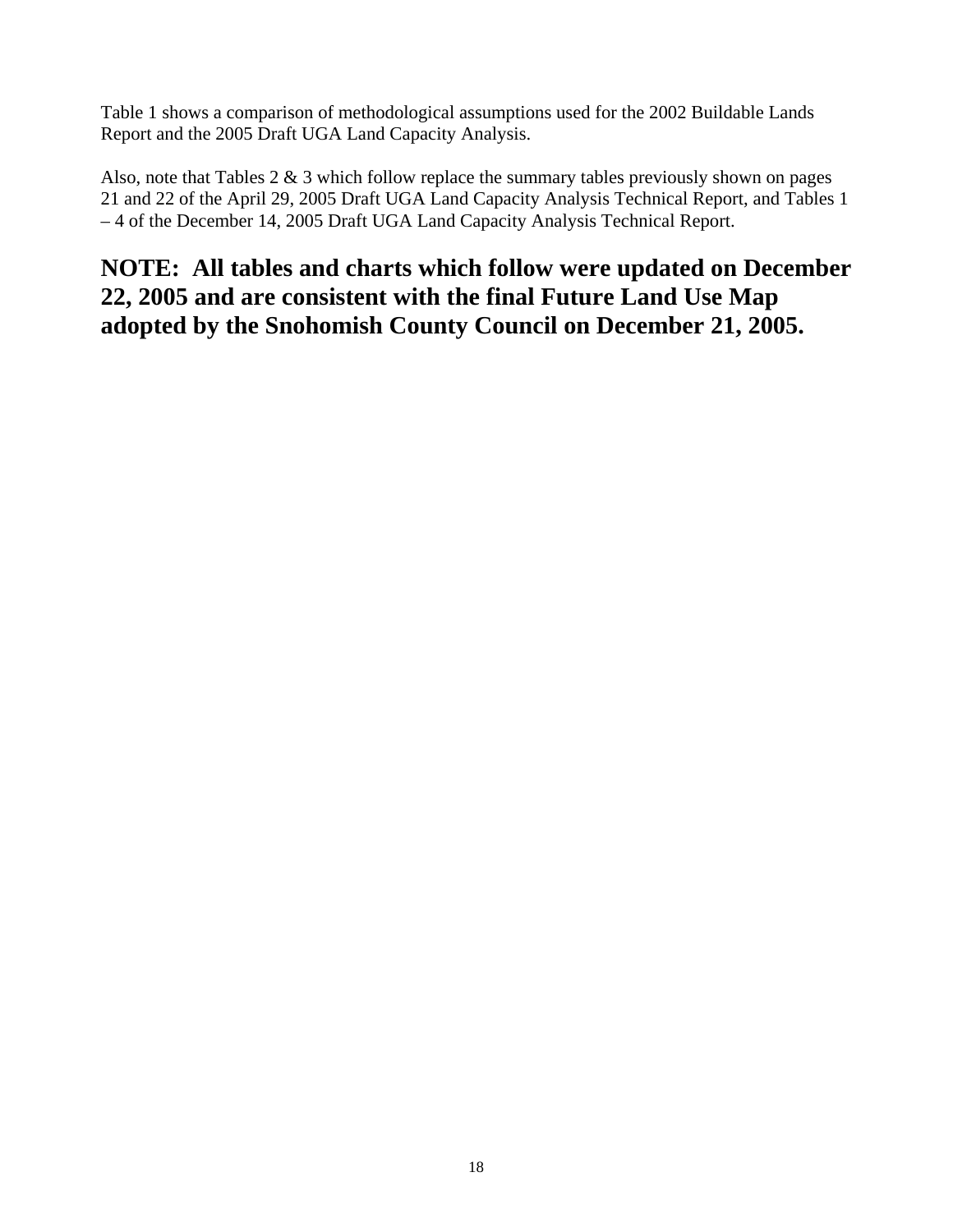# SAMPLE DENSITY CALCULATION AND APPLICATION

(Gross vs. Buildable vs. Net Density)